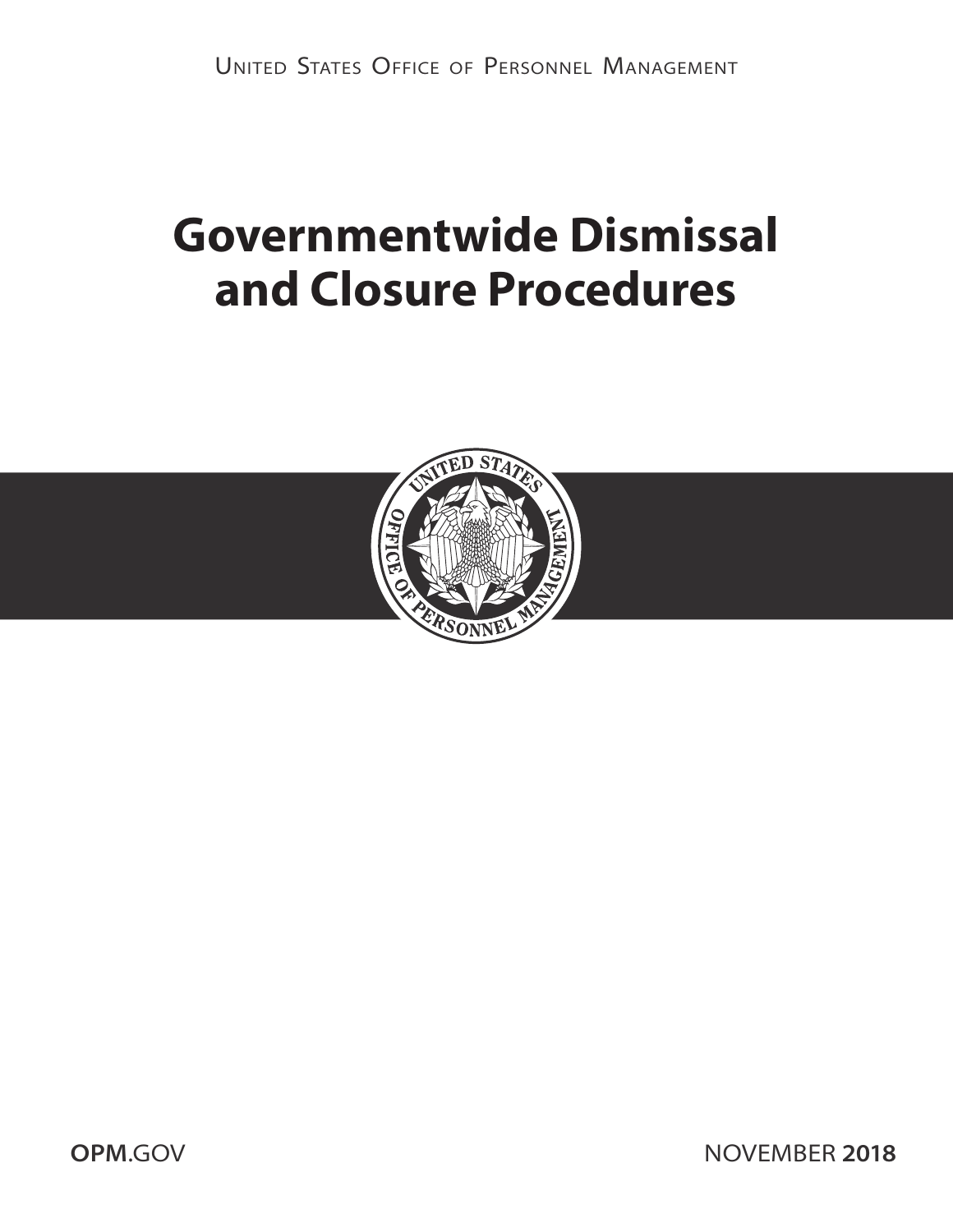#### **A Message from the Director of the U.S. Office of Personnel Management**

The U.S. Office of Personnel Management (OPM) is modifying the *Washington, DC, Area Dismissal and Closure Procedures* to reflect a Governmentwide approach as a result of the Administrative Leave Act of 2016 (Act) (section 1138 of Public Law 114-328), and the regulations issued thereunder. The new *Governmentwide Dismissal and Closure Procedures* (*Procedures)* provides for effective stewardship of taxpayer funds by offering agencies guidance on how to continue their important mission during emergency situations.

#### **Weather and Safety Leave**

On December 23, 2016, Congress enacted the Act, which provides OPM with the authority to regulate certain types of leave, including a new type of leave called "weather and safety leave," previously granted as administrative leave or excused absence. OPM issued proposed regulations on July 13, 2017, and final regulations on April 10, 2018. (See 82 FR 32263 and 83 FR 15291, respectively.) OPM's regulations and *Procedures* make clear the circumstances in which weather and safety leave may be used.

#### **Telework Policies and Procedures**

Telework continues to play a significant role during emergency situations by enabling a greater number of Federal employees to work and supporting continuity of operations. Agencies should continue to promote and incorporate telework into their agency emergency planning so that employees will be able to telework effectively during emergency situations, thereby allowing the Federal Government to maintain productivity and support their agency mission. OPM's weather and safety leave regulations emphasize the importance of telework in allowing employees to continue working during severe weather or other emergency situations. It is important to note that, as a result of the new Act, agencies **will not** be able to provide weather and safety leave to a telework program participant who is not prevented from working safely at an approved telework site during severe weather or other emergency situations. Generally, employees who are telework program participants **will not** receive weather and safety leave, since they are not usually prevented from performing work at an approved location due to a weather or other safety-related emergency. OPM regulations and these *Procedures* describe a few limited exceptions under which telework program participants may be granted weather and safety leave.

In addition, given recent agency actions to improve cybersecurity practices, we strongly encourage agencies to take steps to foster appropriate preparation by telework-ready employees so they are able to effectively telework and have access to agency IT systems and networks, as may be necessary, should an emergency or weather condition so warrant.

#### **Importance of Following Operating Status Announcements and Communicating Expectations**

Federal agencies and employees must be prepared to respond immediately to an emergency situation. Operating status announcements are most effective if each employee understands what the announcement means and how to react. Therefore, agencies should take steps to familiarize each employee with the various operating status announcements.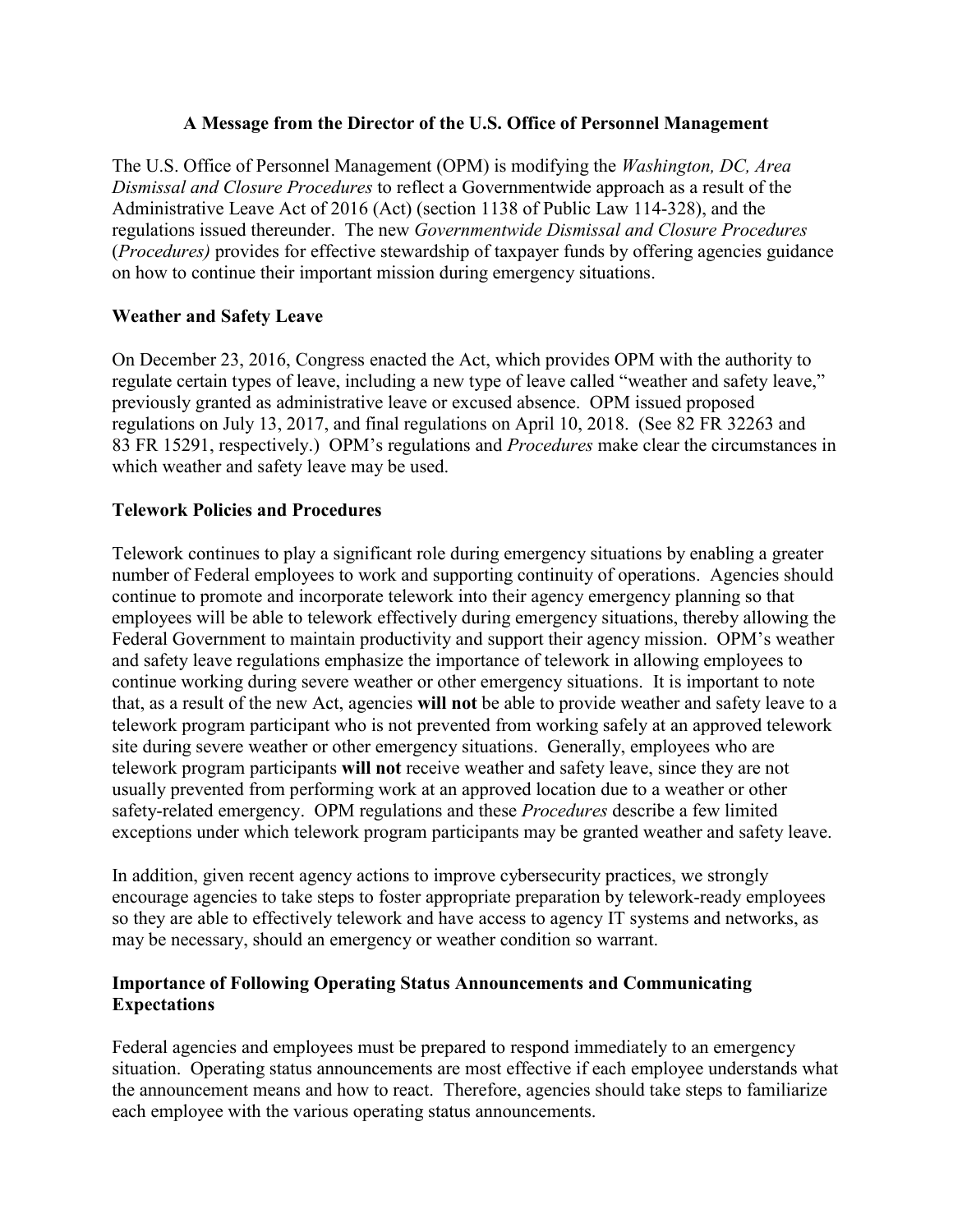Each agency should have in place specific procedures that are applied in conjunction with the various operating status announcements. Those specific agency procedures should address agency policies and procedures related to leave, telework, and work schedules. The agency procedures will help employees know what is expected of them when an operating status is changed. In addition, agencies should ensure that written telework agreements and collective bargaining agreements reflect correct application of statutory and regulatory requirements and these *Procedures*.

Employees must understand which human resources flexibilities are available to them during each type of operating status, such as unscheduled telework, unscheduled leave, leave without pay, alternative work schedule day off, etc. In an emergency situation, timing is crucial. Employees must be able to act under their own agency's procedures when unscheduled telework or unscheduled leave are options, or when teleworking during office closures.

#### **Washington, DC, Operating Status Announcements**

In the Washington, DC, area, OPM-issued operating status announcements apply to employees working in all Executive agencies with offices located **inside** the "Washington Capital Beltway." In the event of an area-wide work disruption, agencies should avoid taking independent action because changes in the commuting hours of Federal employees can result in a dramatic disruption of the highway and mass transit systems. Following OPM's operating status announcements and policies will allow for coordination with municipal and regional officials, and will reduce disruption of the highway and transit systems. This will both reduce traffic congestion and result in treating affected employees as consistently as possible.

Announcements on the status of Government operations in the Washington, DC, area will be available at [http://www.opm.gov/policy-data-oversight/snow-dismissal-procedures/current](http://www.opm.gov/policy-data-oversight/snow-dismissal-procedures/current-status)[status.](http://www.opm.gov/policy-data-oversight/snow-dismissal-procedures/current-status) Recorded messages on the operating status will also be provided by OPM's Office of Communications on (202) 606-1900.

Additionally, the OPM Alert mobile app allows employees to instantly view the current and active operating status for the Washington, DC, area and to sign up for optional push notifications when status changes occur. We encourage employees to access OPM's Alert mobile app through [http://www.opm.gov/policy-data-oversight/snow-dismissal](http://www.opm.gov/policy-data-oversight/snow-dismissal-procedures/mobile-app)[procedures/mobile-app](http://www.opm.gov/policy-data-oversight/snow-dismissal-procedures/mobile-app) for more information.

Our [OPM social media channels](https://www.opm.gov/news/social-media-presence/) will also provide updates to the Washington, DC, area operating status and more information as needed.

#### **Operating Status Announcements in Other Locations**

Employees working in Federal agency offices located **outside** of the "Washington Capital Beltway" must follow the operating status announcements issued by the agency. Federal field office heads make workforce status decisions for their agencies' employees and should report those workforce status decisions to their agencies' headquarters.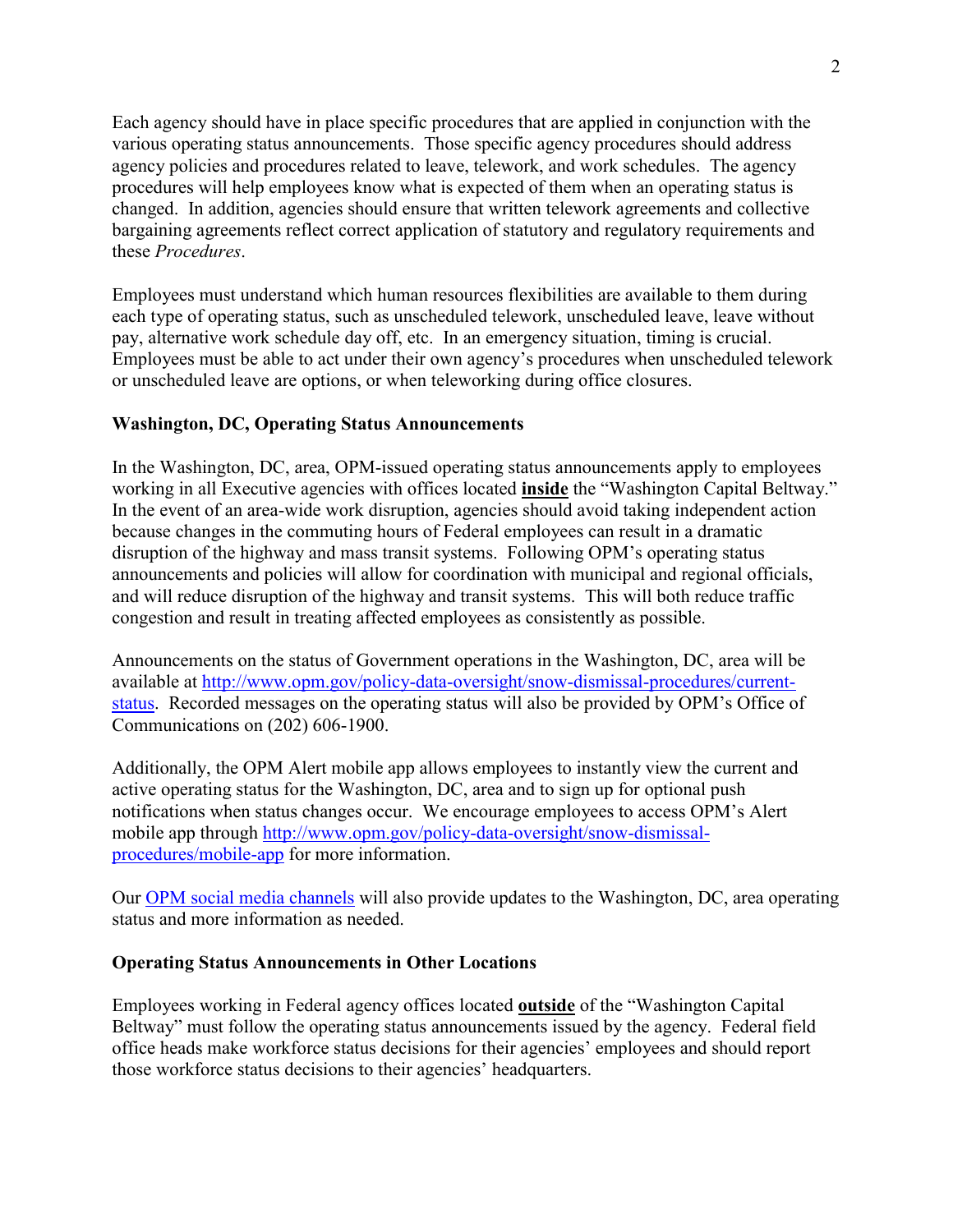Employees should always check their agencies' operating status. The agency-issued operating status announcement should include procedures concerning telework, arrival and departure times, and leave requests.

While Federal Executive Boards (FEBs) do not cover the entire United States, FEBs are currently located in 28 metropolitan areas that are major centers of Federal activity. In these areas, the FEB provides up-to-date, accurate and consistent information so Federal field office heads can make informed decisions on operating status announcements for their employees in those areas. FEBs consult with the General Services Administration, the Federal Protective Service, the National Weather Service, local public safety officials, and law enforcement officials to provide a recommendation to Federal field office heads on the operating status for their metropolitan area. While the FEB can provide a recommendation, each Federal field office head makes the operating status decision (announcement) for employees of the field office. Please visit<https://www.feb.gov/board-locations/>for a list of the metropolitan areas where FEBs are located.

Announcements on the status of Government operations outside the Washington, DC, area will be communicated to employees by each agency with offices in the affected area using the methods commonly employed by the agency for this purpose.

Thank you for your cooperation and support as we continue to work together to both ensure the safety of our employees and the continuity of our Government.

> Margaret M. Weichert Acting Director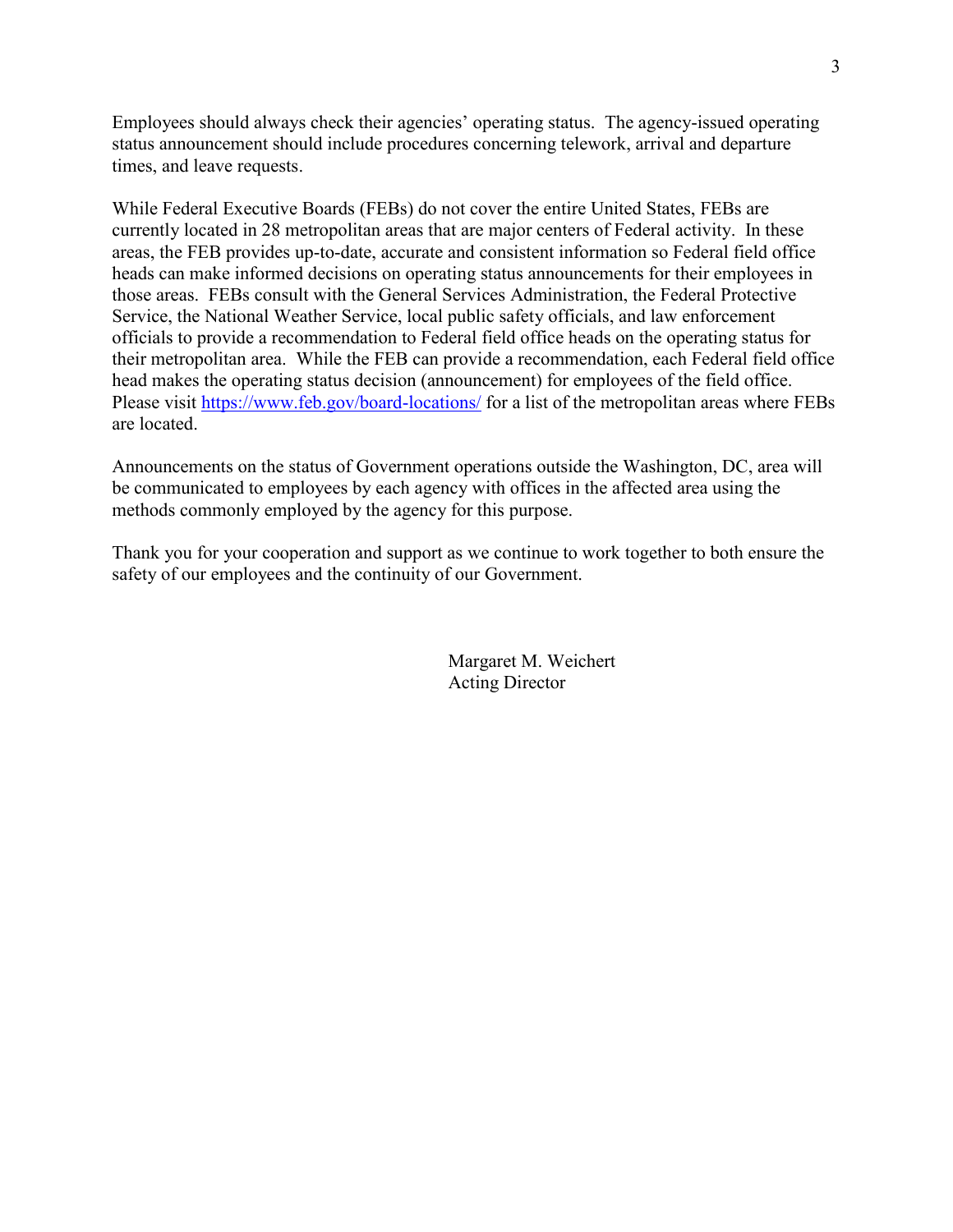# **Governmentwide Dismissal and Closure Procedures**

# **TABLE OF CONTENTS**

|     |                                                                       | Page |
|-----|-----------------------------------------------------------------------|------|
| I.  |                                                                       |      |
|     |                                                                       |      |
|     |                                                                       |      |
|     |                                                                       |      |
|     |                                                                       |      |
|     |                                                                       |      |
|     |                                                                       |      |
|     | G. Interaction of Weather and Safety Leave and Emergency Employees 6  |      |
|     | H. Employees on Preapproved Leave (Paid or Unpaid) or Other Paid Time |      |
|     |                                                                       |      |
|     |                                                                       |      |
|     |                                                                       |      |
| II. |                                                                       |      |
|     |                                                                       |      |
|     |                                                                       |      |
|     | OPEN WITH OPTION FOR UNSCHEDULED LEAVE OR<br>2.                       |      |
|     |                                                                       |      |
|     | 3.                                                                    |      |
|     | $\boldsymbol{\Lambda}$                                                |      |
|     | 5.                                                                    |      |
|     |                                                                       |      |
|     |                                                                       |      |
|     |                                                                       |      |
|     |                                                                       |      |
|     |                                                                       |      |
|     |                                                                       |      |
|     |                                                                       |      |
|     |                                                                       |      |
|     | <b>Appendix: Announcements on the Status of Federal Government</b>    |      |
|     |                                                                       | 23   |
|     |                                                                       |      |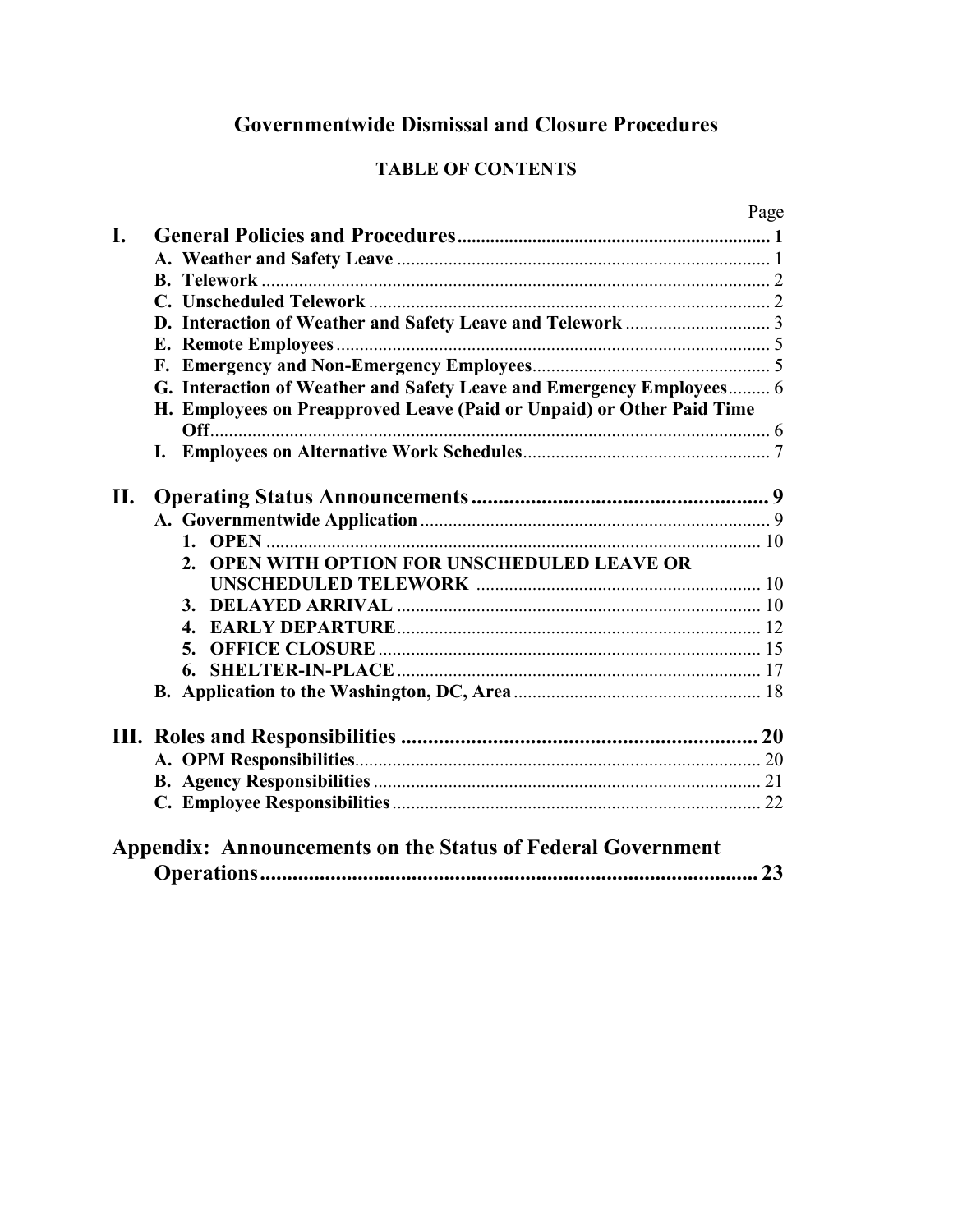#### **I. General Policies and Procedures**

<span id="page-5-0"></span>The *Governmentwide Dismissal and Closure Procedures* (*Procedures)* guide agencies in managing their employees in response to emergencies, severe weather conditions, natural disasters, and other incidents that cause disruptions of Government operations—consistent with applicable statutory and regulatory requirements. The policies and procedures apply when an authorized official determines that Federal employees are prevented from safely traveling to or safely performing work at an approved work location (5 U.S.C. 6329c(b)). The inability to safely travel to an approved work location may result in "closure" of a Federal office (i.e., closed to the public and non-emergency employees) for the full day or authorization of a delayed arrival. Authorization of early departure may be based on unsafe conditions at the work location or unsafe travel conditions affecting travel from the work location, both of which make it unsafe for the employee to continue to perform work at the location. For continuity of operations, it is critical for certain Government operations to continue functioning even when Federal offices are closed.

#### <span id="page-5-1"></span>**A. Weather and Safety Leave**

On December 23, 2016, Congress enacted the Administrative Leave Act of 2016 (Act) (section 1138 of Public Law 114-328), which provides OPM with the authority to regulate certain types of leave, including a new type of leave called "weather and safety leave," previously granted as administrative leave or excused absence. OPM issued proposed regulations on July 13, 2017, and final regulations on April 10, 2018. (See 82 FR 32263 and 83 FR 15291.) OPM's regulations and *Procedures* make clear the circumstances in which weather and safety leave may be used.

The Act created four new categories of leave: administrative leave (5 U.S.C. 6329a), investigative leave (5 U.S.C. 6329b), notice leave (5 U.S.C. 6329b), and weather and safety leave (5 U.S.C. 6329c). In particular, 5 U.S.C, 6329c(b) provides Federal agencies with the authority to—

"approve the provision of leave under this section to an employee or a group of employees without loss of or reduction in the pay of the employee or employees, leave to which the employee or employees are otherwise entitled, or credit to the employee or employees for time or service only if the employee or group of employees is prevented from safely traveling to or performing work at an approved location due to–(1) an act of God; (2) a terrorist attack; or (3) another condition that prevents the employee or group of employees from safely traveling to or performing work at an approved location."

Since the Act requires weather and safety leave to be applied on a Governmentwide basis, OPM is issuing these Governmentwide Dismissal and Closure Procedures (applicable to all Federal agencies in all locations) and discontinuing the procedures focused solely on the Washington, DC, area. The Governmentwide Procedures incorporate this new type of leave.

Operating status announcements issued by agencies must use the term "weather and safety leave" instead of administrative leave or excused absence when an agency is approving an absence without charge to leave or loss in pay due to severe weather and other qualifying emergency situations covered by 5 U.S.C. 6329c.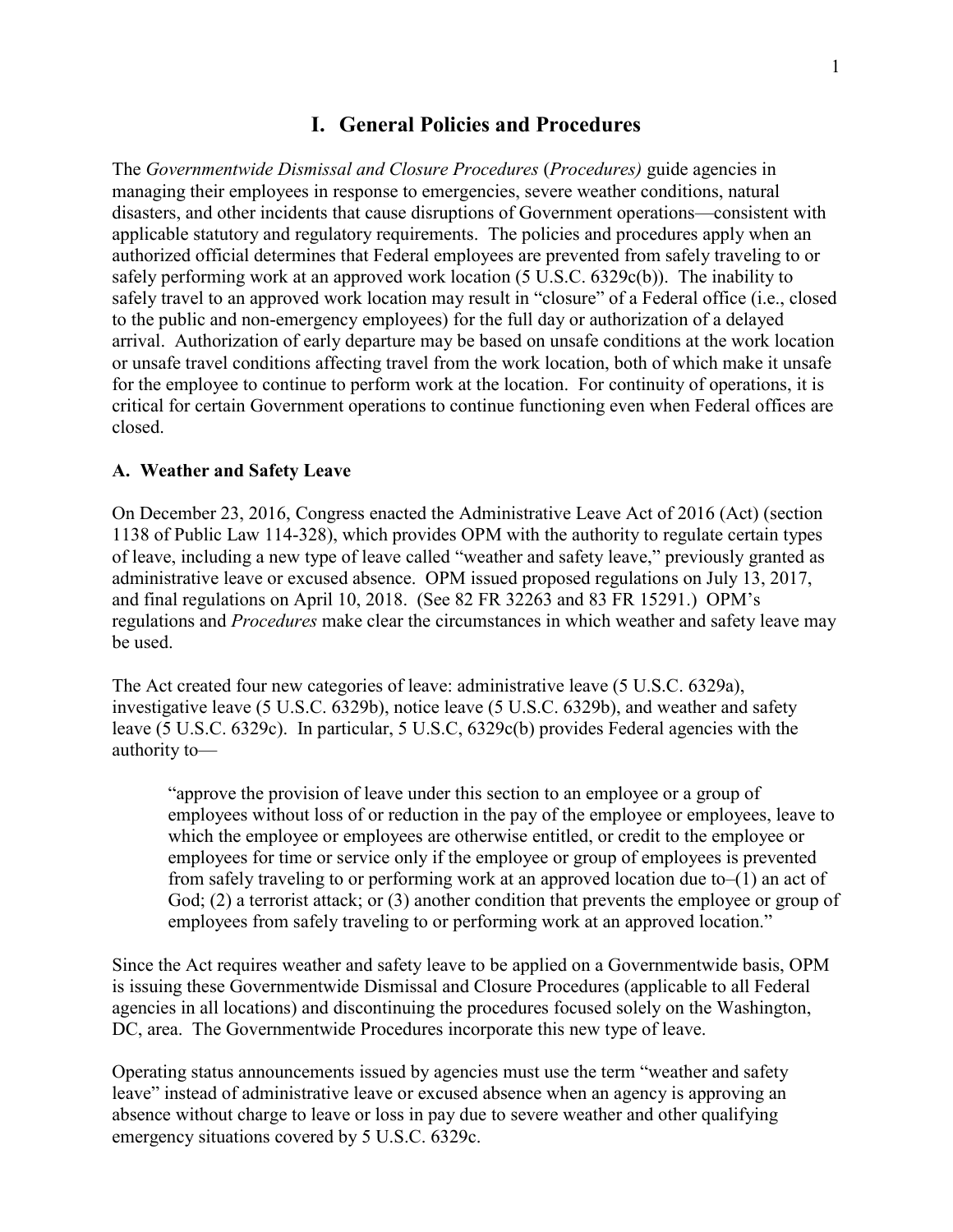Agencies should work with the administrators of their timekeeping and payroll systems to modify those systems so that use of weather and safety leave is properly recorded and reported (5 CFR 630.1607). Corresponding internal agency policies should also be updated, as appropriate, to ensure they are consistent with law, OPM regulations, and these *Procedures*.

## <span id="page-6-0"></span>**B. Telework**

The Federal Government uses telework, among other things, as a way to promote continuity of operations by allowing Federal employees to continue their work at an approved alternative worksite. A telework program participant means an eligible employee who voluntarily participates in an agency telework program and has an established arrangement with his or her agency under which the employee is approved to telework, including on a routine or situational basis. (A telework program participant may also be referred to as a "telework-ready" employee in this handbook.)

Agencies should review their current telework policies and ensure that written agreements are in place for those employees who are telework program participants. Special attention should be paid to employees who telework only on an occasional, situational (ad hoc) basis so that they are prepared to telework during events or circumstances that disrupt or prevent commuting or reporting to the office. The key to the successful use of situational (ad hoc) telework is an effective telework program in which employees regularly practice teleworking.

An employee who is approved to telework on a situational basis is considered to be continuously participating in a telework program even if there are extended periods during which the employee does not perform telework.

*Note 1: An employee's participation in the telework program is voluntary; thus, an agency may not compel an employee to participate in the telework program, even if some or all of the duties of the position can be performed at an alternative location. At the same time, telework is not an employee entitlement, but a flexibility approved at an agency's discretion.*

In addition, given recent agency actions to improve cybersecurity practices, we strongly encourage agencies to take steps to prepare telework-ready employees to effectively telework and have access to agency IT systems and networks, as may be necessary, should emergency or weather conditions so warrant.

*Note 2: Agencies should carefully review their current telework agreements and make any necessary changes due to the introduction of weather and safety leave along with the requirements of the Act, OPM's regulations, and these Procedures.* 

## <span id="page-6-1"></span>**C. Unscheduled Telework**

OPM strongly encourages agencies to permit eligible telework-ready employees to telework when an operating status announcement includes "unscheduled telework"—if such action would not unduly interfere with mission accomplishment. As required by the agency's policies and procedures, and subject to any applicable collective bargaining requirements (as consistent with law), an employee must notify his or her supervisor of the intent to use unscheduled telework.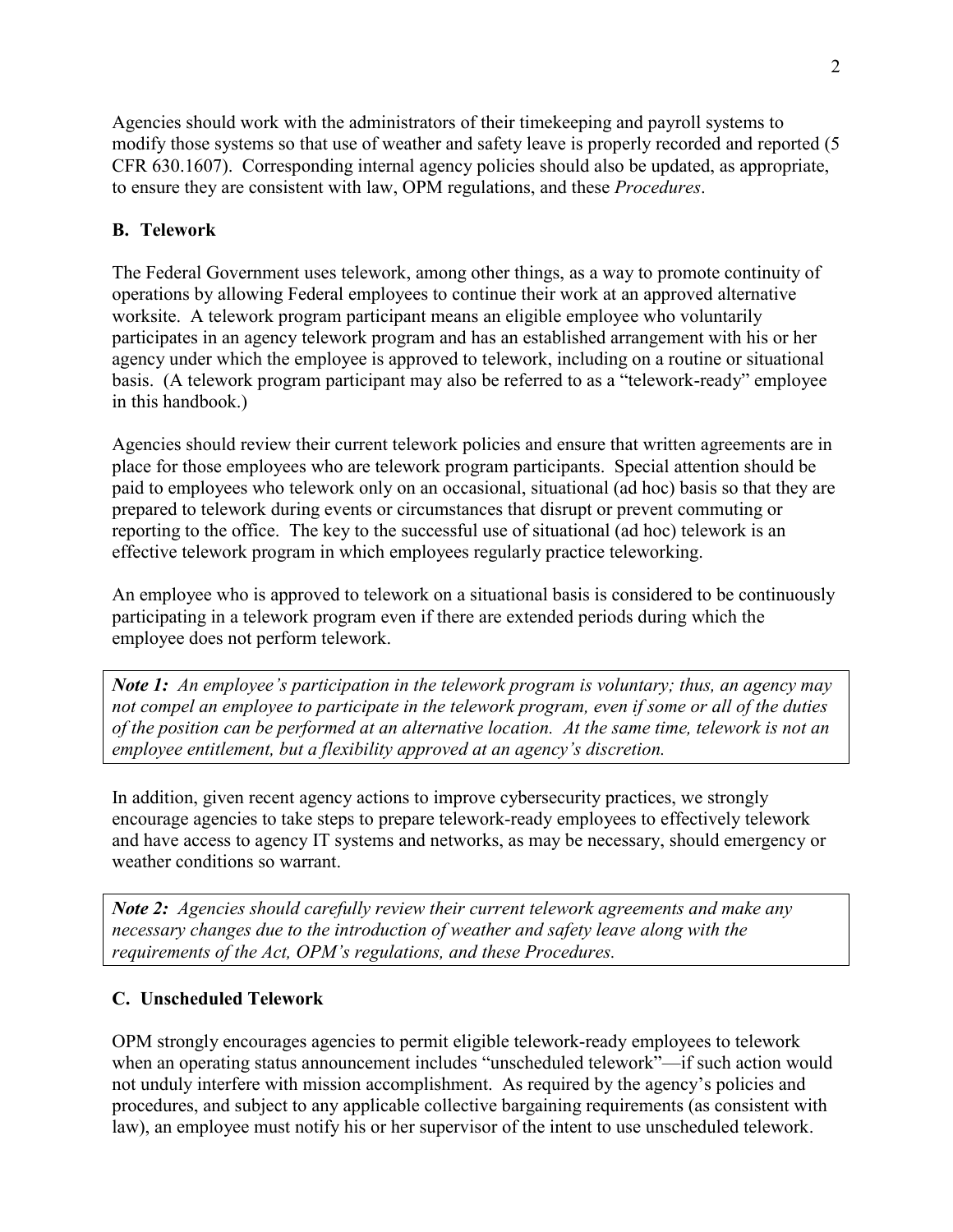In establishing policies for unscheduled telework, agencies should avoid creating unnecessary barriers for telework-ready employees when unscheduled telework is announced. Since the unscheduled telework option maintains productivity and continuity of operations, OPM strongly believes the best course of action is for agencies to be as accommodating as possible to teleworkready employees who wish to perform unscheduled telework. Employees must follow their own agency's procedures when unscheduled telework is an option.

Finally, agencies should remind employees who elect to perform unscheduled telework that they must have an appropriate amount of work to complete during the workday at home. If an employee does not have enough work, he or she must either take unscheduled leave for the entire workday or use a combination of unscheduled telework and unscheduled leave to account for hours not worked.

## <span id="page-7-0"></span>**D. Interaction of Weather and Safety Leave and Telework**

OPM's new weather and safety leave regulations represent a shift from previous guidance provided in the *Washington, DC, Area, Dismissal and Closure Procedures* issued in 2016. Previously, OPM guidance stated that only those employees with telework agreements containing express language requiring them to work during a closure situation could be denied administrative leave. Under OPM's weather and safety leave regulations, **all** telework program participants will be ineligible for weather and safety leave when a closure is announced except in rare circumstances when one of the exceptions under 5 CFR 630.1605(a)(2) applies (discussed in section II.A below). Employees participating in a telework program must telework, take other leave (paid or unpaid) or paid time off (as approved by the agency), or a combination of both, unless an exception applies.

Exceptions an agency may consider:

- *Unexpected weather*. An agency may provide weather and safety leave to a teleworkready employee who, in the agency's judgment, could not have reasonably anticipated the severe weather or other emergency condition and therefore did not take home needed equipment or work. (For example, an area weather forecast changes dramatically during the weekend so an employee cannot reasonably be expected to telework on Monday.)
- *Unsafe telework site*. An agency may provide weather and safety leave to a teleworkready employee who is prevented from safely working at the telework site (such as by flooding or a roof collapse) as a result of the severe weather or other emergency event. In this case, **the home or other approved telework site is also impacted** in such a way that work cannot be safely performed.

*Note: Agencies will not be able to provide weather and safety leave (previously known as administrative leave or excused absence) to a telework program participant who is not prevented from working safely at an approved telework site. Such employees will not be provided weather and safety leave as they are not prevented from performing work at an approved location. (See 5 U.S.C. 6329c(b) and 5 CFR 630.1605(a)(1).)*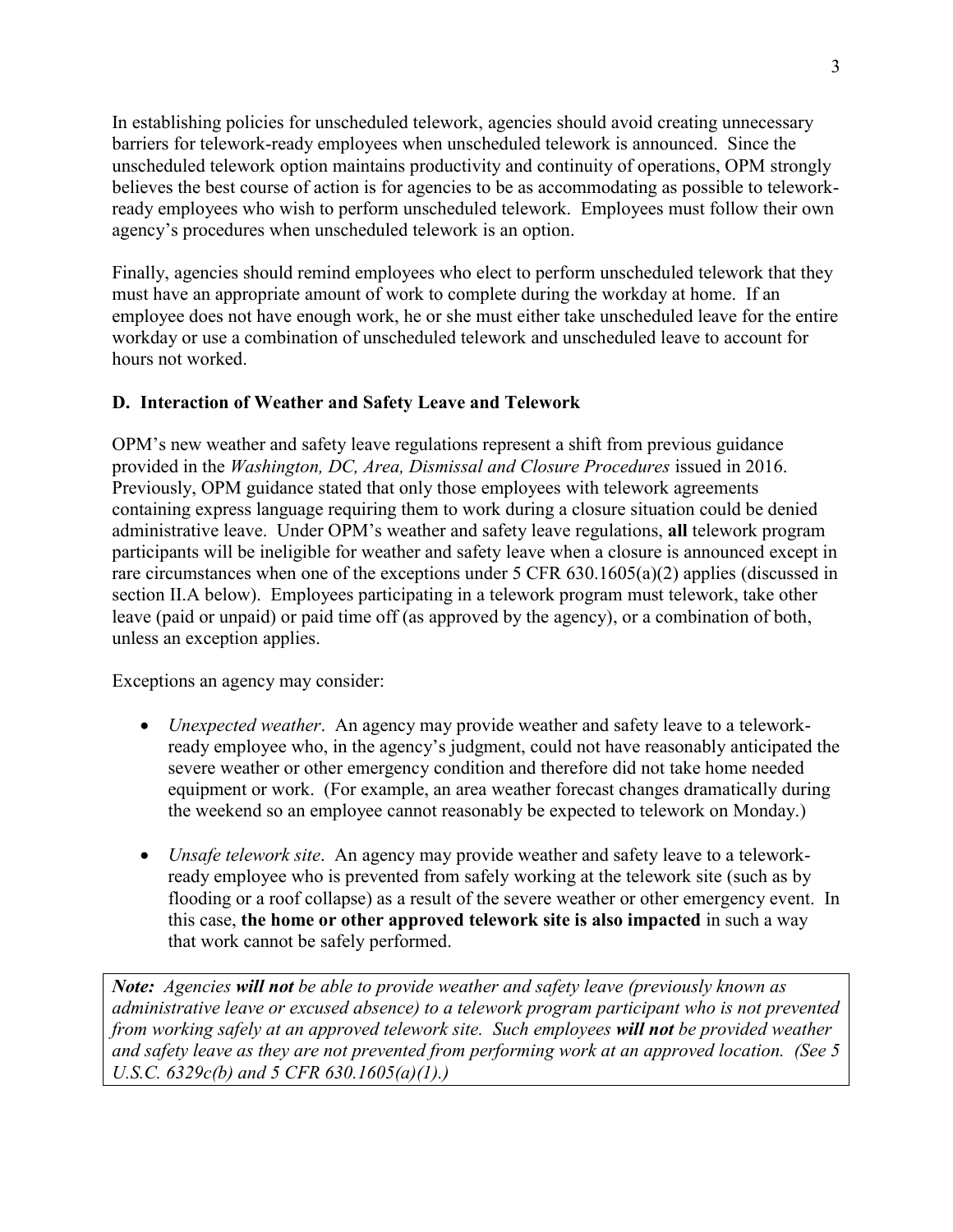Agencies should implement sound human capital policies and procedures regarding telework and the various weather and safety leave exceptions. Agencies have the discretion to make those exceptions consistent with the regulatory provisions for weather and safety leave. Those exceptions and the procedures under which an agency may provide weather and safety leave should be clearly communicated to agency employees.

Since many employees telework at home, agencies should address in their telework policies potential situations that may prevent or impact an employee's ability to effectively perform his or her duties at home. This includes policies regarding the conditions under which employees may telework during a Federal office closure, even if they have a young child or other person requiring the presence of a caregiver in the home. However, if these circumstances diminish an employee's ability to perform their duties via telework during official hours of work, the employee may not be eligible to telework under these conditions  $(5 \text{ U.S.C. } 6502(b)(1))$ . (It may be possible for an employee on a flexible work schedule to take unpaid breaks to attend to nonwork responsibilities, which could enable the employee to be fully productive during claimed hours of work. Or an employee could be allowed to take leave or other paid time off to cover non-work periods.)

If an agency policy bars an employee from teleworking at his or her home when there is a child or elder care situation, then the home is not an approved location under the Act and OPM's regulations. Therefore, if the employee is not permitted to telework under agency policies, and cannot safely travel to or perform work at the regular office location, an agency may grant weather and safety leave to the employee.

*Example 1: Brian is a Federal employee who is a telework program participant. Brian also has a 3-year old daughter who lives in his home. A major snowstorm hits the area causing Brian's agency to announce a closure. Brian is unable to transport his daughter to a day care provider due to the weather conditions. Brian is prepared to telework but his agency bars employees from performing telework when children are in the home without supervision by another adult. Therefore, since Brian cannot safely travel to the worksite due to the closure and he cannot perform telework due to his agency's policy, Brian's agency may grant him weather and safety leave for the entire workday.*

If an agency policy allows an employee to telework when a young child or other person requiring the presence of a caregiver is present in the home, any time spent providing care to such individuals would not be considered hours of work. Under this scenario, an employee would be expected to account for work and non-work hours during his or her tour of duty and take the appropriate leave (paid or unpaid) or other paid time off (e.g., previously earned credit hours or compensatory time off) to account for the time spent away from normal work-related duties. The employee should not be granted weather and safety leave for the non-work time that occurred during the employee's tour of duty for the workday.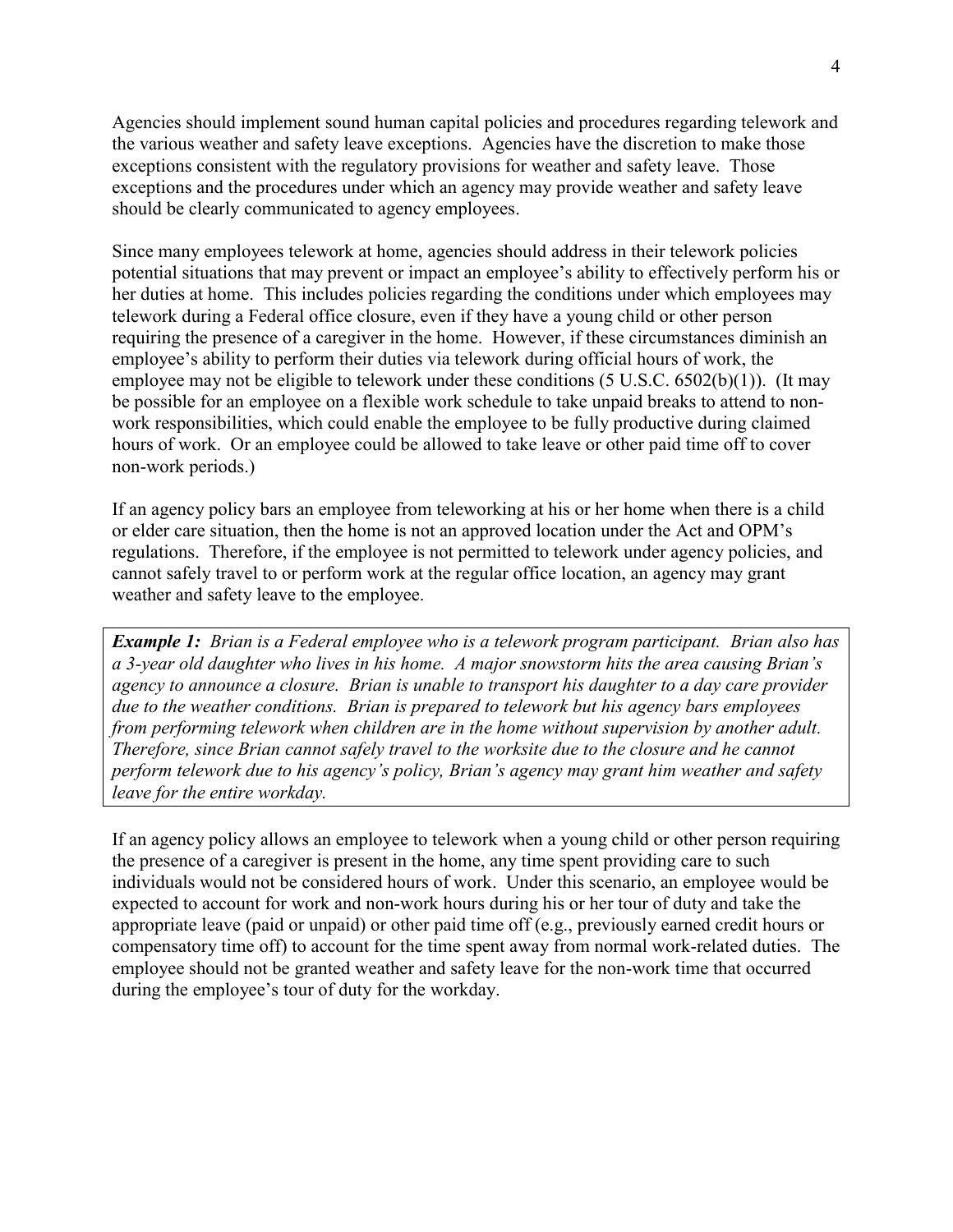*Example 2: Stacey is a Federal employee who is a telework program participant. She also has a 5-year old son who lives in her home. A major snowstorm causes Stacey's agency to announce a closure. Stacey's agency permits employees under limited circumstances to telework when children are in the home without supervision by another adult only when a closure is announced. However, employees may only count those hours during which actual agency work is performed. Any time Stacey spends providing care to her son may not be counted as hours of work. Stacey finds she can telework during the morning for 5 hours but needs to take leave in the afternoon to care for her son. Stacey may not be granted weather and safety leave and must take 3 hours of paid or unpaid leave or other paid time off.* 

#### <span id="page-9-0"></span>**E. Remote Employees**

An employee whose home is considered the employee's official worksite is generally not granted weather and safety leave when the employee's parent office (i.e., the office where the employee would work but for the remote work arrangement) is closed, since the employee is able to safely perform work at an approved location. Weather and safety leave may be appropriate if the employee is unable to safely perform work at the employee's home. Remote employees must follow their agency's policies, procedures, and any applicable collective bargaining requirements, or contact their supervisors for further information and instructions.

#### <span id="page-9-1"></span>**F. Emergency and Non-Emergency Employees**

Emergency employees are employees who are expected to report to their worksite or begin teleworking (as permitted) on time unless otherwise directed by their agencies. OPM advises agencies to designate in advance those emergency employees who are critical to agency operations (including security and infrastructure) in dismissal or closure situations and who will be expected to work. OPM does not provide standard Governmentwide definitions of emergency employees due to the diversity in agency missions and employee occupations/skills, the variable nature of the emergencies, and weather and geographic conditions specific to duty locations. Each agency is in the best position to determine its own needs and is responsible for determining which employees are designated as emergency employees. Agency heads (or their designees, as applicable) should make such determinations based on the agency's unique mission requirements and/or circumstances. Such designations should be communicated to the affected employees at least annually (preferably in writing and well in advance) so employees can be prepared to support and sustain agency operations.

*Note: Employees who are required to work on site (e.g., at the office) or telework during their regular tour of duty on a day when Federal offices are closed (or when other employees are authorized a delayed arrival or an early dismissal/departure) are not entitled to receive overtime pay, credit hours, or compensatory time off for performing work during their regularly scheduled non-overtime hours.*

When Government operations are disrupted and offices are closed for an extended period of time, an agency may determine that changing circumstances require **non-emergency** employees to report for work. Consequently, each agency should establish a procedure for notifying and recalling these employees. OPM advises agencies to identify non-emergency employees who are expected to remain in contact with their agencies at all times during dismissal or closure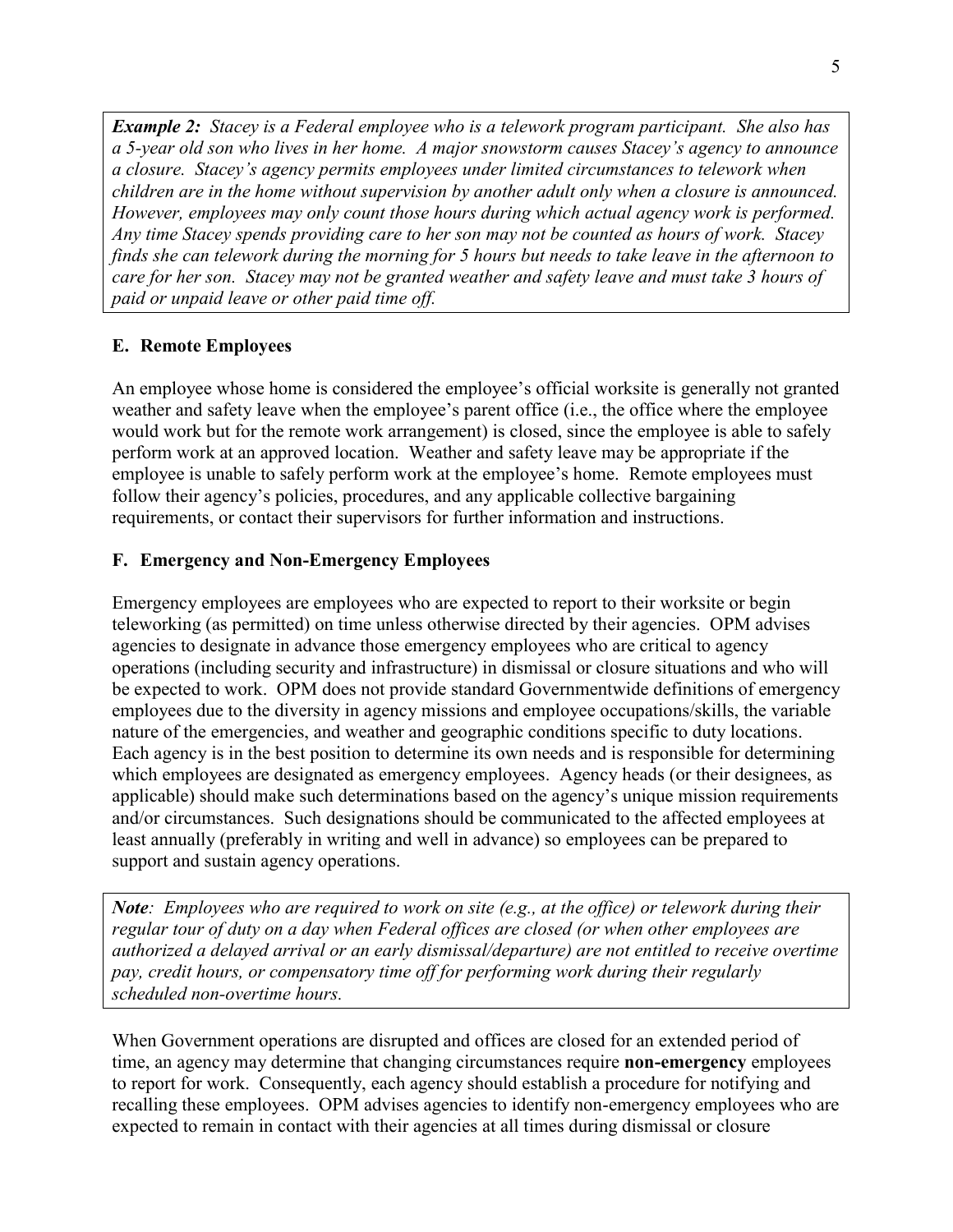situations to maintain continuity readiness. Such employees may be called to work during emergencies dealing with national security, extended emergencies, or other unique situations. An agency should anticipate the emergency situations in which such employees will be expected to report for work at a regular worksite or alternative worksite and the circumstances under which employees will be permitted to telework, if the agency prefers, and should notify affected employees of this policy. Agencies may issue communication devices and other equipment to these employees to facilitate contact in emergency situations.

#### <span id="page-10-0"></span>**G. Interaction of Weather and Safety Leave and Emergency Employees**

Emergency employees are expected to report to or remain at their worksite unless otherwise directed by their agencies. Generally, emergency employees do not receive weather and safety leave. (See 5 CFR 630.1605(b).) During certain emergencies, an agency may determine that the circumstances have made traveling to or performing work at the worksite unsafe for emergency employees. In these situations, the agency may either require the emergency employee to work at another location or determine that circumstances justify providing weather and safety leave to emergency employees.

If an employee who is required to work fails to report for work without adequate reason for his or her absence, the agency may place the employee on absence without leave (AWOL), and the employee may potentially be disciplined for AWOL by the agency. Each agency is responsible for determining whether the employee has adequate reasons for his or her absence.

## <span id="page-10-1"></span>**H. Employees on Preapproved Leave (Paid or Unpaid) or Other Paid Time Off**

OPM's weather and safety leave regulations do not allow employees to receive weather and safety leave for hours during which those employees are on preapproved leave or other paid time off. (See 5 CFR 630.1606(c).) Periods of paid leave include annual and sick leave. Other paid time off includes credit hours, compensatory time off, and time off award hours. Agencies should not approve weather and safety leave for an employee, who in the agency's judgment, requests to cancel his or her preapproved leave (paid or unpaid) or paid time off primarily for the purpose of obtaining weather and safety leave. If the employee was not expected to report to duty during a period for which weather and safety leave might otherwise have been authorized, there is generally no need for the agency to provide weather and safety leave to relieve the employee from his or her obligated workday (e.g., work hours). Supervisors may request sufficient information or documentation to show that granting weather and safety leave is appropriate—for example, documentation that the same weather/safety event caused cancellation of travel plans or of a doctor appointment.

*Example 1: Preapproved Annual Leave for Out-of-Area Trip Not Affected by Weather Event: Jon is a Federal employee who is scheduled to take annual leave for vacation covering February 3-10. On February 4, a massive snowstorm hits the Washington, DC, area. OPM announces that Federal offices are closed on February 4-7. Upon return from vacation on February 10, Jon requests to have his annual leave replaced with weather and safety leave for February 4-7. Jon's request is denied, since he was on preapproved leave and was not expected to perform work or travel to the approved worksite. Weather and safety leave may be granted only to employees who are prevented from safely traveling to or safely performing work at an approved work location due to a weather or other emergency event.*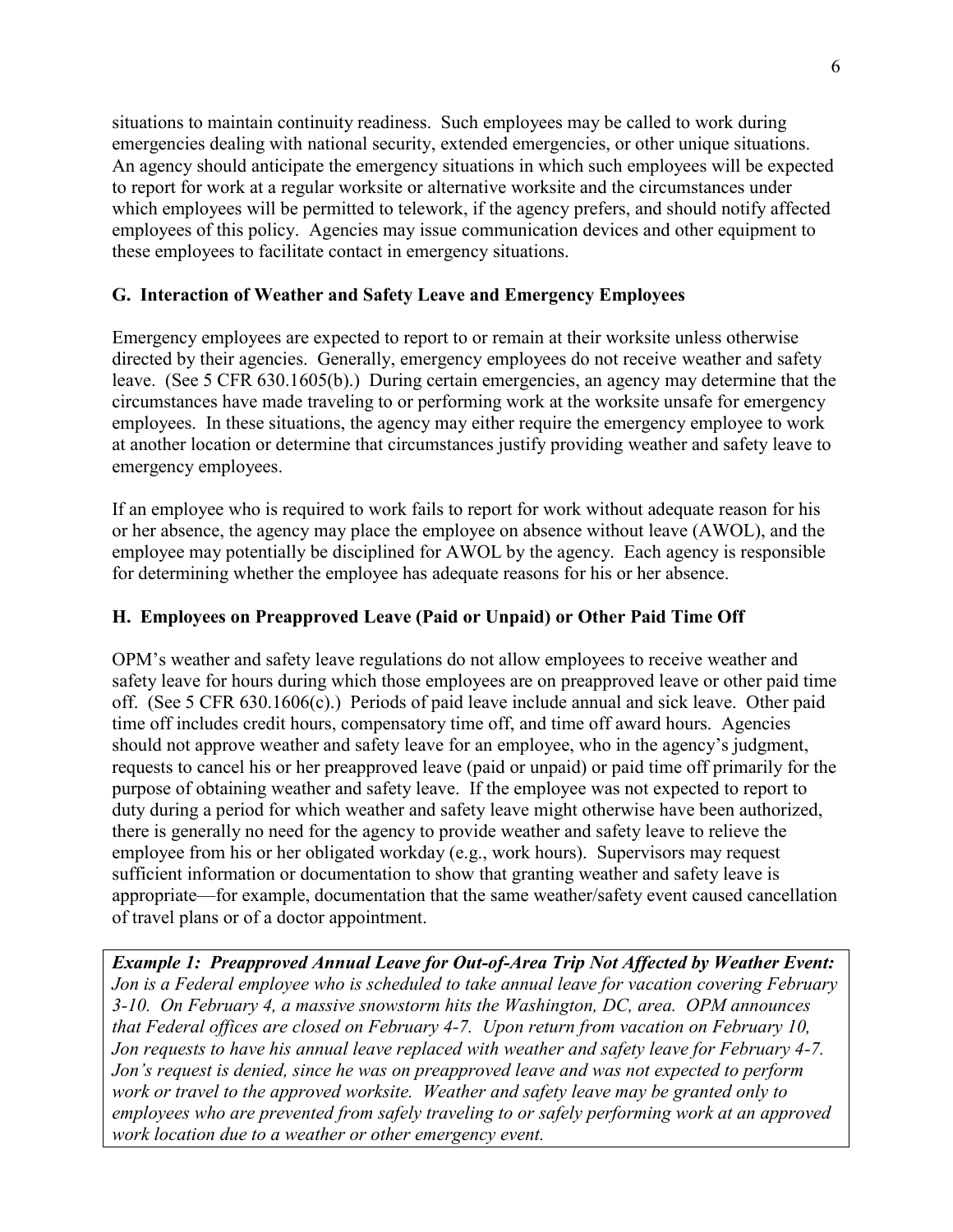*Example 2: Preapproved Annual Leave in Trip Cancellation Scenario: Rachel is a Federal employee stationed in New York City who is scheduled to take annual leave for a California vacation covering December 15-31. She is a telework program participant. On December 15, a major snowstorm hits the New York City area. Rachel's agency announces that agency offices in New York City are closed on that day. Rachel's flight to California on the morning of December 15 is cancelled due to the snowstorm. Rachel requests to cancel her annual leave on December 15, since the snowstorm caused her travel plans to change. Rachel is prepared to telework as provided under her agency's telework agreement. Therefore, her annual leave is cancelled and Rachel performs work during the snowstorm. She is not provided weather and safety leave because she is able to work from her home. (Note: If Rachel was unprepared to telework because she was planning on being on annual leave for an extended period and expected to depart on December 15, the agency could find that, under the particular circumstances, it was reasonable for Rachel to have not brought her laptop computer home with her. In that case, the agency could provide weather and safety leave.)*

*Example 3: Preapproved Sick Leave Example: Ray is a Federal employee who works in the Washington, DC, area. He is scheduled to be on sick leave for the entire day for a scheduled outpatient procedure on February 5. Due to snowstorm, his office is closed on February 5. Because of the same snowstorm, Ray's outpatient procedure is also cancelled. Ray requests to cancel his sick leave due to the cancellation of the outpatient procedure. His agency determines that Ray should be permitted to cancel his sick leave since the request for sick leave is no longer valid. Since Ray is unable to use his sick leave for the purposes intended and he is not a telework program participant, he may be granted weather and safety leave.* 

*Example 4: Preapproved Leave without Pay (LWOP) Example: Sally, a Federal employee who works in the Washington, DC, area, is on LWOP under the Family and Medical Leave Act (FMLA) from January 2 to March 30 for the birth of her child. Sally has a signed telework agreement in effect during her FMLA leave. OPM announces that Federal offices are closed on February 4-7 due to a massive snowstorm. Sally requests weather and safety leave for the February 4-7 closure. Sally's request is denied, since she was on preapproved LWOP and not expected to perform work or to travel to an approved worksite. In other words, her choice to use LWOP—not the snowstorm—prevented her from working or having to travel to a worksite.* 

#### <span id="page-11-0"></span>**I. Employees on Alternative Work Schedules**

There are two types of Alternative Work Schedules (AWS): flexible work schedules (FWS) and compressed work schedules (CWS). Under a FWS program, an employee has an 80-hour biweekly basic work requirement that allows an employee to determine his or her own schedule within the limits set by the agency, while under a CWS program the work schedule is fixed with no flexibility. Both FWS and CWS programs may permit an employee to complete his or her basic work requirement in less than 10 workdays in a biweekly pay period, in which case the employee would be entitled to an AWS day off (i.e., FWS day off, CWS day off). For more information on AWS, please see OPM's Handbook on Alternative Work Schedules at [https://www.opm.gov/policy-data-oversight/pay-leave/reference](https://www.opm.gov/policy-data-oversight/pay-leave/reference-materials/handbooks/alternative-work-schedules/)[materials/handbooks/alternative-work-schedules/.](https://www.opm.gov/policy-data-oversight/pay-leave/reference-materials/handbooks/alternative-work-schedules/)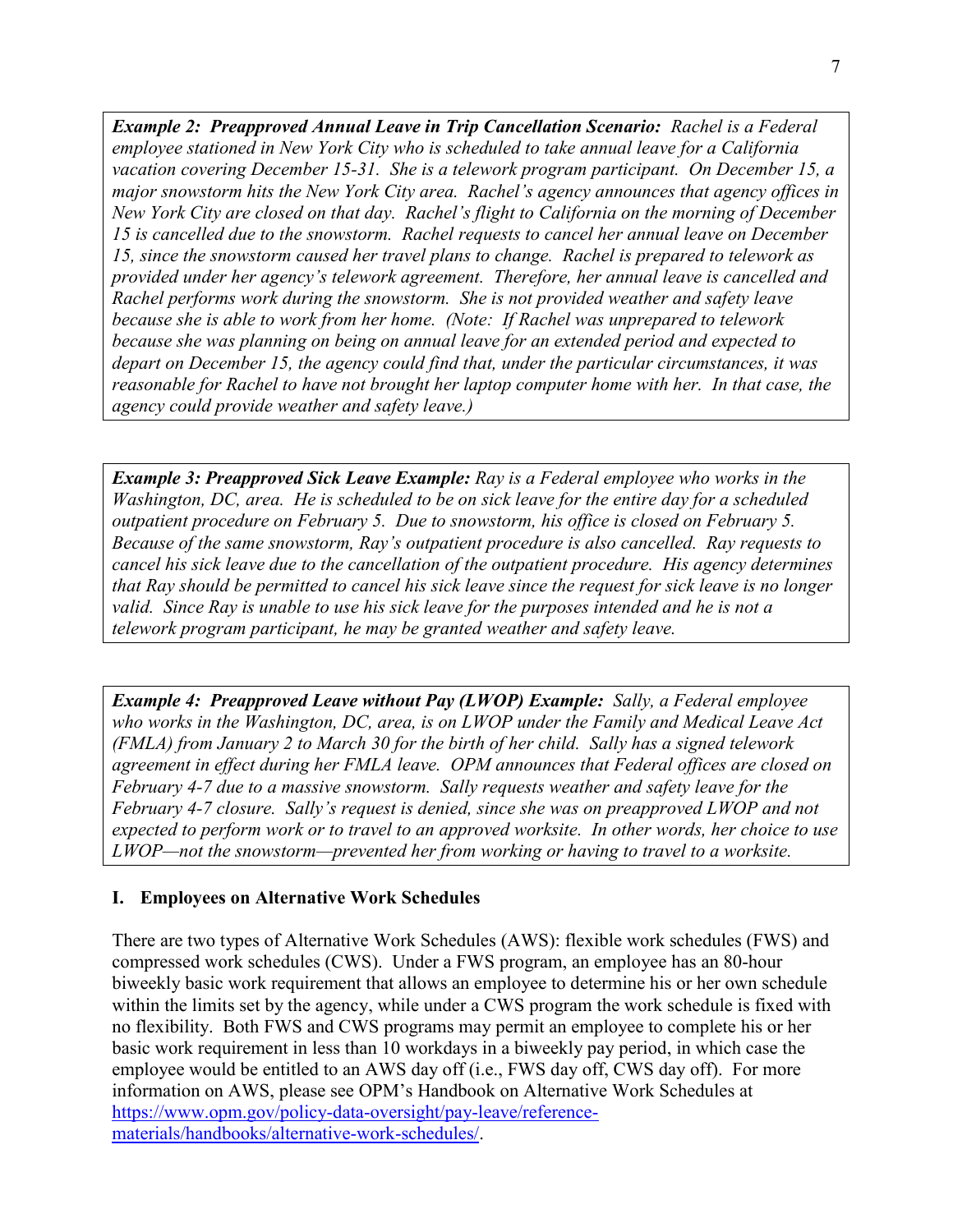*Note: An employee is not entitled to an "in-lieu-of" AWS day off when a closure occurs on the scheduled AWS day off. The AWS day off must be treated the same as any other non-workday (Saturday and Sunday for most employees).* 

Agencies should establish policies concerning weather and safety leave and alternative work schedules. In particular, agencies may establish policies that would allow an employee participating in the FWS program to move his or her FWS day off to cover a day when the employee would be otherwise expected to work (e.g., telework) or take leave that the employee has earned. This policy could be used when there is an announcement allowing unscheduled leave or unscheduled telework on a day on which an employee had been scheduled to work. Agency policies could allow an employee to change his or her FWS day off to be used on the day affected by the operating status announcement allowing use of unscheduled leave. The employee would have no work or leave requirement on the affected day, since it is now the FWS day off. The employee would now work a full workday on the day that had been scheduled to be the FWS day off.

Similarly, if there is an announcement that agencies are closed, an affected employee who is a telework program participant would not receive weather and safety leave (unless a regulatory exception applies) and would be expected to either telework or use regular leave (or other paid time off). An agency policy could allow such an employee to change his or her FWS day off to the affected day to eliminate the requirement to use regular leave (or other paid time off) or telework. The employee would now work a full workday on the day that had been scheduled to be the FWS day off.

*Example 1: Ryleigh is a Federal employee working at the Department of Agriculture. She participates in her agency telework program and is on a flexible work schedule. Ryleigh typically has a regularly-scheduled FWS day off on the second Friday of each pay period. A winter storm occurs on the first Tuesday of the pay period. Ryleigh's agency announces that her office is closed. She would be expected to either telework or take leave (paid or unpaid) or other paid time off as she is a telework program participant. However, agency policies allow Ryleigh to move her regularly-scheduled FWS day off from the second Friday to the affected day of the closure announcement (first Tuesday). She opts to request this and does not have to telework or take leave or other paid time off on Tuesday. Instead, her absence from work on the affected day (Tuesday) is covered by her FWS day off, and the second Friday of the pay period becomes a regular workday.* 

However, agency policies should **not** permit an employee to switch his or her scheduled FWS day off to another workday when, in the agency's judgment, the change is being requested primarily for the purpose of allowing the employee to receive weather and safety leave on the previously scheduled FWS day off. If an employee is not scheduled to work, weather and safety leave is not applicable because the day is a non-work day.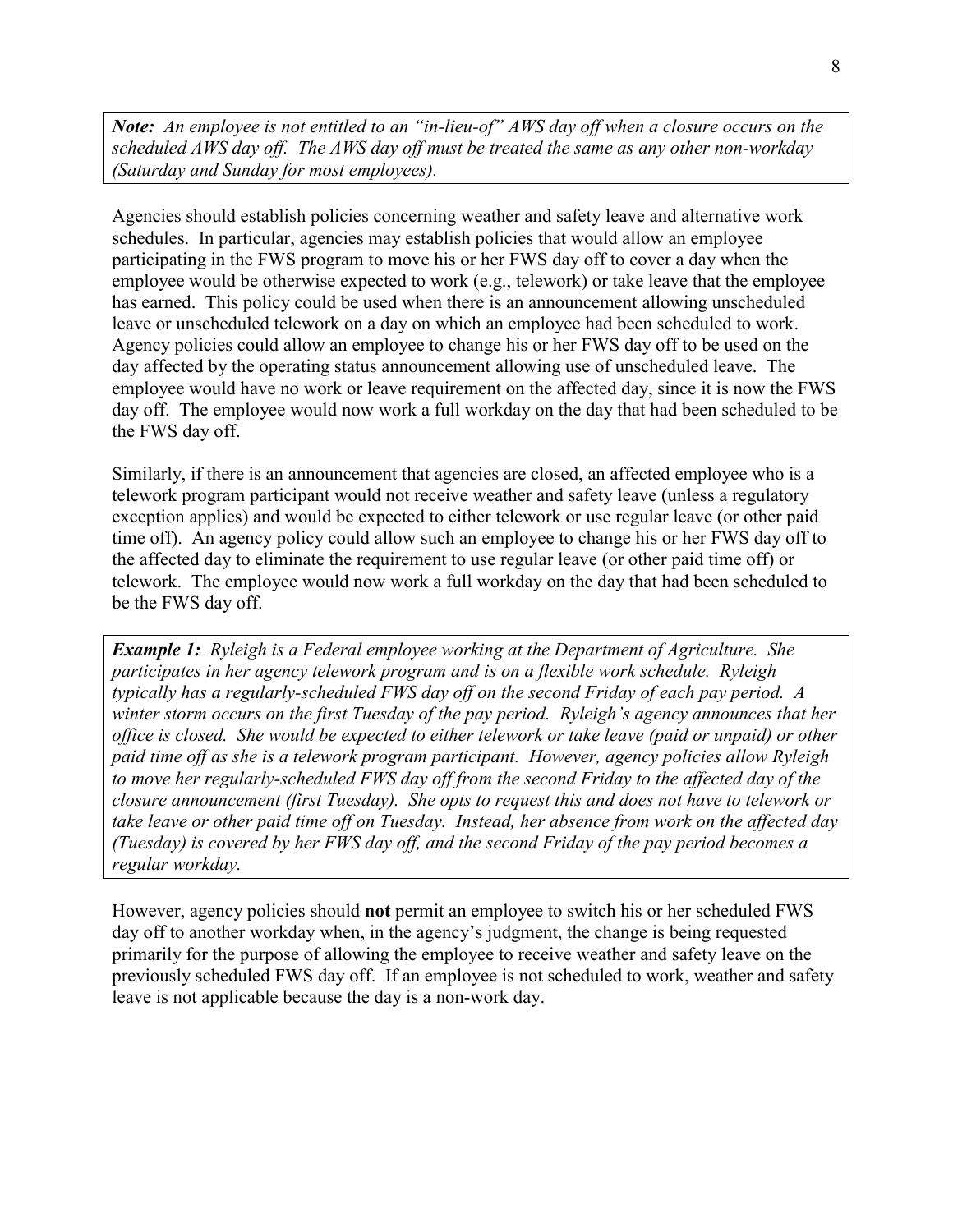*Example 2: Maria works for the Department of Transportation. She does not participate in the agency telework program but does have a flexible work schedule. Her regularly-scheduled FWS day off is on the second Monday of the pay period. A major storm hits the area on the second Monday of the pay period, and her agency announces her office is closed. Maria requests to switch her FWS day off to the next day (Tuesday). Her agency denies the request, since Maria was already scheduled to be off on Monday and, in the agency's judgment, the requested change is primarily for the purpose of obtaining weather and safety leave. Also, Maria does not receive an "in-lieu-of" FWS day off.* 

#### **II. Operating Status Announcements**

<span id="page-13-0"></span>This section provides policies and procedures that apply when OPM or an agency issues an operating status announcement. Operating status announcements are generally issued when weather or other emergency conditions prevent Federal employees from safely traveling to or safely performing work at an approved work location (5 U.S.C. 6329c(b)). The inability to safely travel to an approved work location may result in "closure" of a Federal office (i.e., closed to the public and non-emergency employees) for the full day or authorization of a delayed arrival. Authorization of early departure may be based on unsafe conditions at the work location or unsafe travel conditions affecting travel from the work location, both of which make it unsafe for the employee to continue to perform work at the location. Depending on the conditions that affect a workday, the various operating status announcements have different procedures and application to an employee's workday. It is important that employees understand what each operating status announcement means and how it applies to them.

It is critical for certain Federal Government operations to continue to function, even when Federal offices are closed. The successful use of these operating status announcements will allow for both the safety of Federal employees and continuity of operations.

#### <span id="page-13-1"></span>**A. Governmentwide Application**

The operating status announcements described below (and listed in the Appendix) should generally be used Governmentwide during weather events and other emergencies. Agencies should work to familiarize their employees with these operating status announcements so employees are prepared to act. The operating status announcement should identify the affected geographic area. If the announcement affects only one agency or a selected group of agencies, that information should be part of the announcement. In the operating status announcements shown in the Appendix, we have placed "specified Federal offices in specified locations" in brackets as a placeholder. While an announcement heading may indicate there is an option for unscheduled leave or unscheduled telework, agencies retain the discretion to not allow the option of unscheduled leave or unscheduled telework for some or all employees due to mission requirements. An agency may exclude that option or limit its application, as appropriate.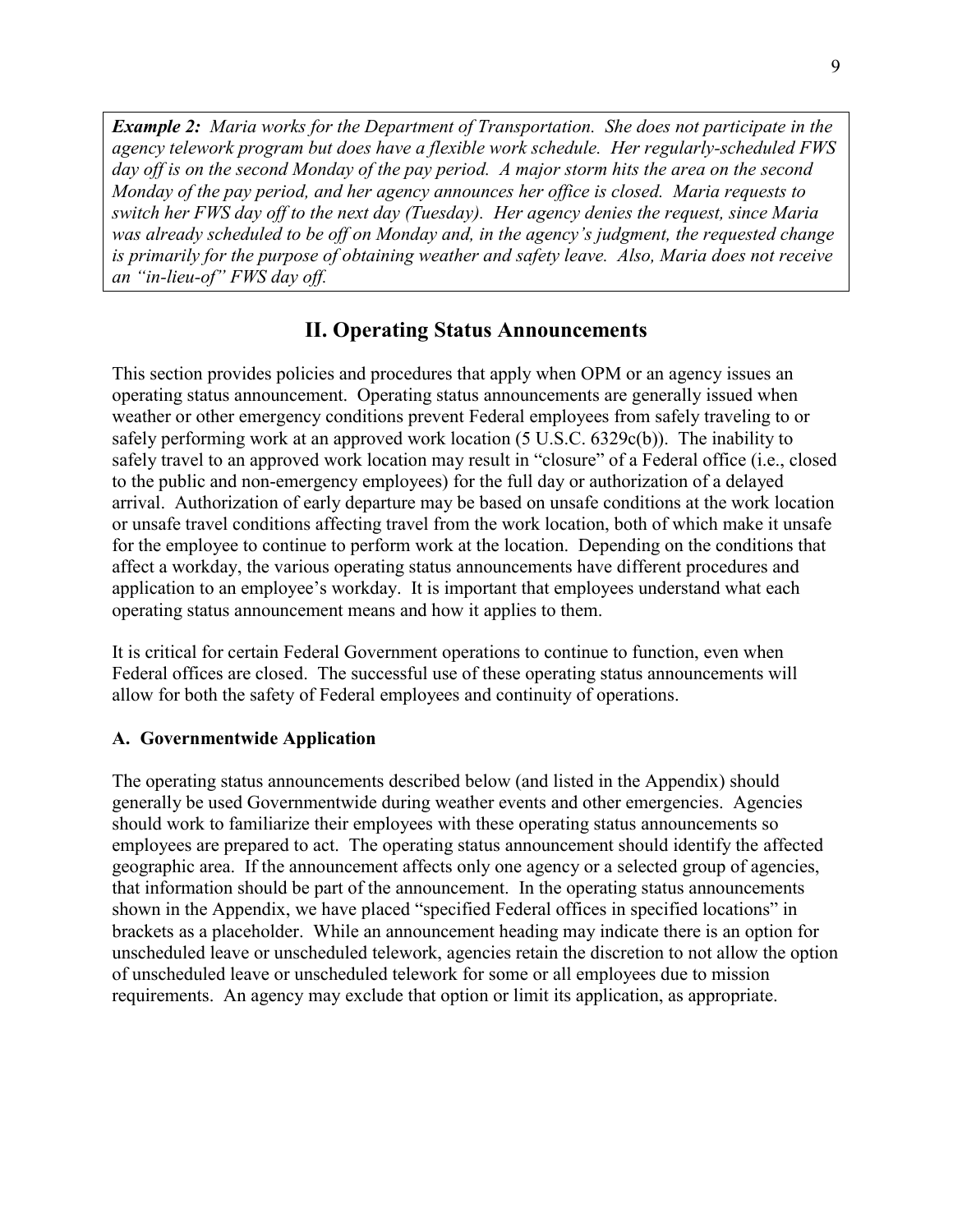#### <span id="page-14-0"></span>**1. OPEN**

Federal agencies are OPEN. Employees are expected to report to their worksites or begin telework on time. Normal operating procedures are in effect.

#### <span id="page-14-2"></span><span id="page-14-1"></span>**2. OPEN WITH OPTION FOR UNSCHEDULED LEAVE OR UNSCHEDULED TELEWORK**

Employees have the option to use unscheduled leave or unscheduled telework. Employees must notify their supervisor of their intent to use unscheduled leave or unscheduled telework (if the employee is a telework program participant).

*Example 1: Steve works for the Department of the Interior in Idaho. He is a participant in his agency's telework program. A snowstorm hits that impacts his worksite. Steve's agency announces that the agency is open with the option for "unscheduled telework or unscheduled leave." Steve notifies his supervisor that he intends to perform unscheduled telework and starts to work at his normal start time.*

In rare circumstances, an agency may find it necessary to require an employee to report to work on a day when an unscheduled leave/unscheduled telework operating status is made.

*Example 2: Jennifer works for the Department of State in Washington, DC, and participates in her agency's telework program. Although Jennifer would normally be permitted to take unscheduled telework, she is required to work at an event that supports foreign area diplomats that are visiting the Washington, DC, area. Jennifer's supervisor requires her to report to the office to work at the diplomatic event. Jennifer is not permitted to telework from home or take leave.* Generally, this will not be a last-minute surprise, but a special work circumstance that *both the supervisor and employee know about, discuss, and plan in advance.* 

## <span id="page-14-3"></span>**3. DELAYED ARRIVAL**

## **OPTION 3a: OPEN—XX HOUR(S) DELAYED ARRIVAL—WITH OPTION FOR UNSCHEDULED LEAVE OR UNSCHEDULED TELEWORK**

Employees should plan to arrive for work no more than XX hour(s) later than they would normally be expected to arrive. Employees who report to the regular worksite are granted weather and safety leave for the hours between the employee's typical arrival time and the final reporting time, except that such leave is reduced if the employee arrives at work before the final reporting time. As an alternative, eligible employees may notify their supervisors that they are using the option of unscheduled leave or unscheduled telework instead of reporting to the regular worksite, in which case they will not receive weather and safety leave—and will be responsible for accounting for the entire workday by taking other leave (or paid time off), performing telework, or a combination.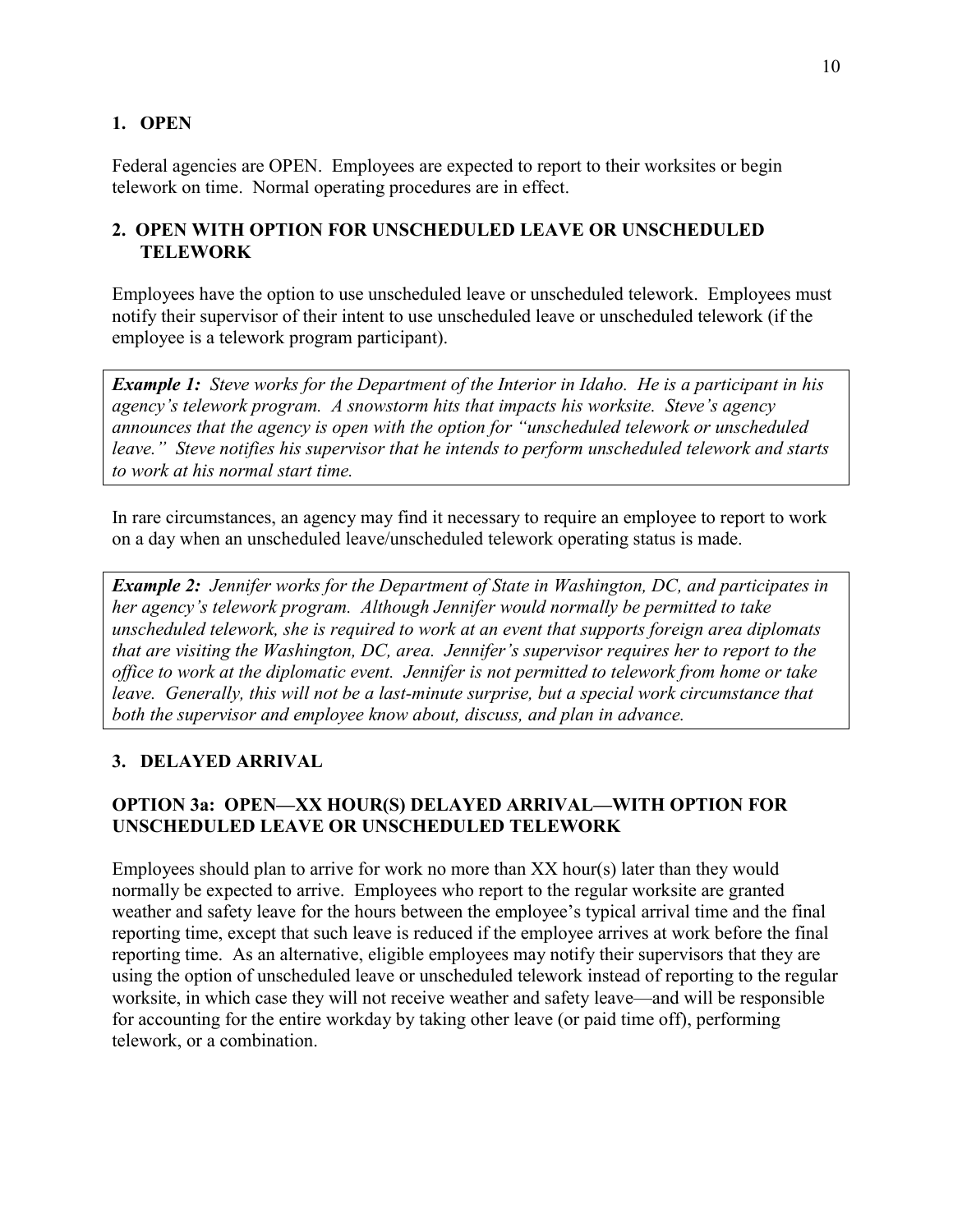*Example: Julie works for the Federal Trade Commission in Chicago, Illinois. She typically arrives at her worksite at 8:00 a.m. If a 2-hour delayed arrival policy is announced by the Federal Trade Commission in Chicago, she should arrive for work no later than 10:00 a.m. She will be granted weather and safety leave for up to 2 hours, but may arrive at her office earlier. The maximum amount of weather and safety leave that Julie may be provided under this announcement is 2 hours.* 

#### **OPTION 3b: OPEN—DELAYED ARRIVAL—EMPLOYEES MUST REPORT TO THEIR OFFICE NO LATER THAN XX:XX—WITH OPTION FOR UNSCHEDULED LEAVE OR UNSCHEDULED TELEWORK**

Employees should plan their commutes to arrive at the worksite by no later than the final reporting time in the announcement. Employees who report to the worksite are granted weather and safety leave for the hours between the employee's typical arrival time and the final reporting time, except that such leave is reduced if the employee arrives at work before the final reporting time. (See Example below.)

If employees choose to use unscheduled telework versus reporting to the worksite, they will not receive weather and safety leave for the delayed arrival period since they would not be affected by the conditions under which the announcement was made. In this scenario, weather and safety leave is provided only to those employees who report to the regular office location.

*Example 1: Elizabeth works for the Department of Agriculture while Doug works for the Department of Education. They both work in Iowa. Following a snowstorm, a delayed arrival is announced stating all employees must arrive no later than 11:00 a.m. The delayed arrival announcement also advised that employees have the option of unscheduled leave or unscheduled telework. Elizabeth typically arrives at her worksite at 7:00 a.m. She will be granted weather and safety leave for up to the number of hours during the period between her typical arrival time and the final reporting time specified in the announcement. Thus, the maximum amount of weather and safety leave that she may be provided under this announcement is 4 hours (the period of time between 7:00 a.m. and 11:00 a.m.). If Elizabeth actually arrives at work at 10:30 a.m., she would only be granted 3.5 hours of weather and safety leave and would begin working at 10:30 a.m. Meanwhile, Doug, who participates in his agency's telework program, notifies his supervisor that he will perform unscheduled telework on that same day. He begins work on time and works his regular tour of duty. He does not receive any weather and safety leave as he did not commute to his regular office location. Doug must telework for the entire workday, or, if he chooses to work less than a full workday, he must request leave (paid or unpaid) or other time off, or use some combination of telework and leave (or other time off).* 

As discussed in Option 3a, employees who request unscheduled leave or other paid time off under a delayed arrival announcement will be charged leave or other paid time off for the entire period of their workday. Employees will not receive weather and safety leave for the number of hours that are provided to employees who commute into their worksite.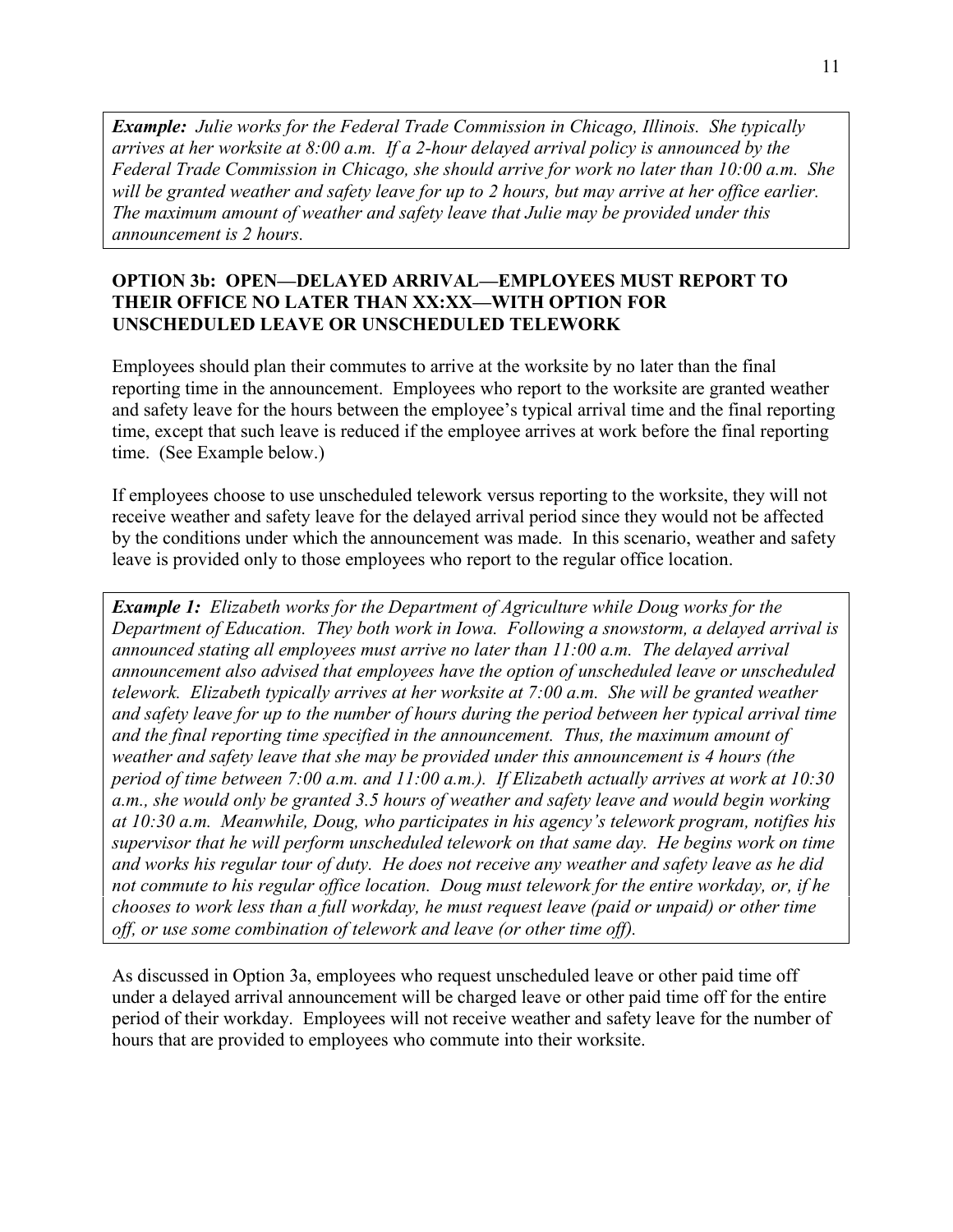*Example 2: Jane works for the Department of Energy in Topeka, Kansas. Following an ice storm, a delayed arrival announcement is made by the Department of Energy in Topeka, Kansas, stating all employees must arrive no later than 2 hours past the employee's normal arrival time. The delayed arrival announcement also advised that employees may request unscheduled leave (paid or unpaid) or other paid time off or unscheduled telework for the day. Jane notifies her supervisor that she would like to take unscheduled leave (in the form of annual leave) for the day and not commute to the worksite. Jane is charged annual leave for her entire work day and is not provided any weather and safety leave.* 

*Another option for Jane, who works under a flexible work schedule (FWS) that contains an FWS day off, would have been to request to move her FWS day off to cover this period of absence (rather than taking annual leave), if allowable under her agency's internal FWS work scheduling policies and if the FWS day off had not already been taken during the pay period.*

#### <span id="page-16-0"></span>**4. EARLY DEPARTURE**

Because of a weather or other safety-related emergency, agencies may need to allow their employees to depart work before the end of the employee's workday. There are several options for managing early departures. In two of the options below (4a and 4b), early departure is managed by staggering the departures based on when each employee's workday would normally end. While the descriptions of these options reflect the default methods of staggering departures, agencies issuing operating status announcements in areas outside of Washington, DC, may choose to use a different method of staggering departures and adjust the operating status announcement accordingly.

#### **OPTION 4a: EARLY DEPARTURE - XX HOUR(S) STAGGERED RELEASE**

Employees depart a set number of hours earlier than their normal departure times and will be granted weather and safety leave for the number of hours remaining in their workday, except as otherwise provided for telework program participants.

*Example 1: Kate works for the Internal Revenue Service in Syracuse, New York. She works from 9:00 a.m. until 5:30 p.m. each day and does not participate in her agency's telework program. In anticipation of a major blizzard forecast to hit the region, a 3-hour staggered early departure is announced by the Internal Revenue Service in Syracuse, New York. Kate may leave work 3 hours earlier than normal (2:30 p.m.) and will receive weather and safety leave for the remainder of her workday*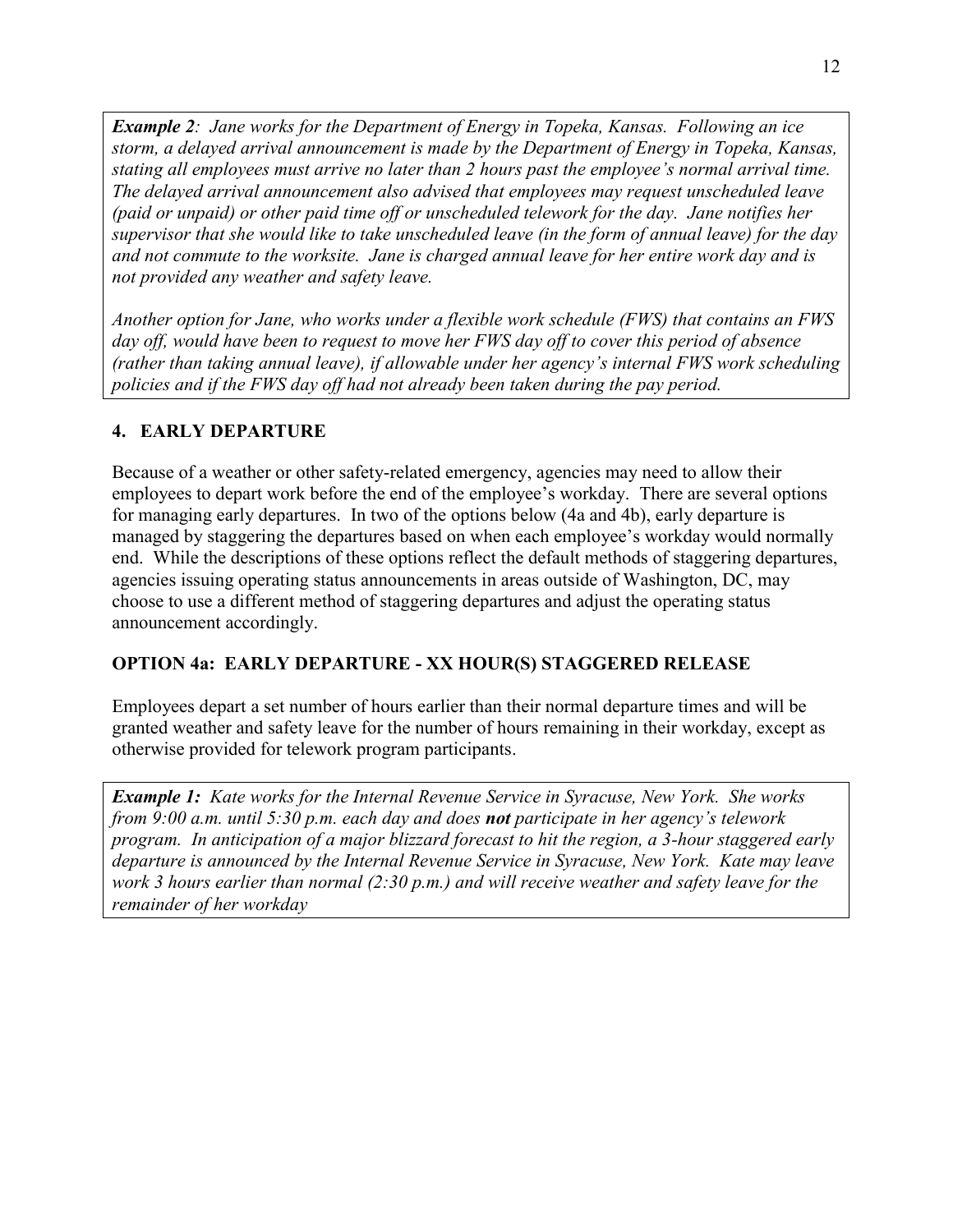*Example 2: Tanner works for the Department of Education in Minneapolis, Minnesota, from 8:00 a.m. to 4:30 p.m. He does not participate in his agency's telework program. Tanner attends a mid-day doctor appointment from 1:00 – 2:30 p.m. on Tuesday for which he is using preapproved sick leave. A snowstorm occurs during the workday on Tuesday impacting Minneapolis. The Department of Education in Minneapolis announces a 3-hour staggered early departure, which would normally result in a 1:30 p.m. departure for Tanner. Tanner was able to keep his doctor appointment as scheduled. Tanner will remain on preapproved sick leave between 1:00-2:30 p.m. even though an early departure has been announced. He will receive weather and safety leave for the remainder of his workday after the completion of his doctor appointment (2:30-4:30 p.m.).* 

Telework program participants working in the office when an early departure is announced generally may receive weather and safety leave only for the amount of time required to commute home (excluding the period of time for an unpaid lunch break, if applicable). This means that telework program participants must complete the remaining time (if any) in their workday by either teleworking or taking leave (paid or unpaid) or other paid time off once they arrive home unless one of the exceptions under 5 CFR 630.1605(a)(2) applies.

*Example 3: Jon works for the Railroad Retirement Board in Chicago, Illinois. He currently participates in his agency's telework program. The Chicago Federal Executive Board (FEB) recommends a 3-hour staggered early departure due to a major snowstorm approaching the area. The Railroad Retirement Board in Chicago agrees with the Chicago FEB's recommendation and communicates the operating status announcement to its Railroad Retirement Board employees in Chicago. Jon normally works from 8:00 am to 4:30 p.m. and is currently working in the office. Jon may leave the Chicago office at 1:30 p.m. and commute home. Jon arrives home at 2:30 p.m. and completes the remainder of his workday via telework. He will receive weather and safety leave for the period it took for him to commute home (1:30- 2:30 p.m.). If Jon chooses not to complete the remainder of the workday once he arrives home, he must request unscheduled leave or other paid time off for the remainder of the day (from 2:30-4:30 p.m.) or a combination of both leave or other paid time off and telework.* 

If an employee arrives home after his or her workday has concluded, there are no hours remaining in the workday. Therefore, the employee would not be required or expected to work.

Employees who were already performing telework when an early departure announcement is made must continue to telework or take unscheduled leave or other paid time off, or a combination of both, for the remainder of their tour of duty unless one of the exceptions under 5 CFR  $630.1605(a)(2)$  applies.

*Note***:** *Employees who depart prior to their staggered early departure times may request to use unscheduled leave (paid or unpaid) or other paid time off and will not be granted weather and safety leave. A telework program participant may complete the remainder of his or her workday via telework, upon supervisory/management approval. An employee will be in an unscheduled leave (non-work) status during the commute time home when he or she chooses to leave prior to the scheduled departure time in the announcement.*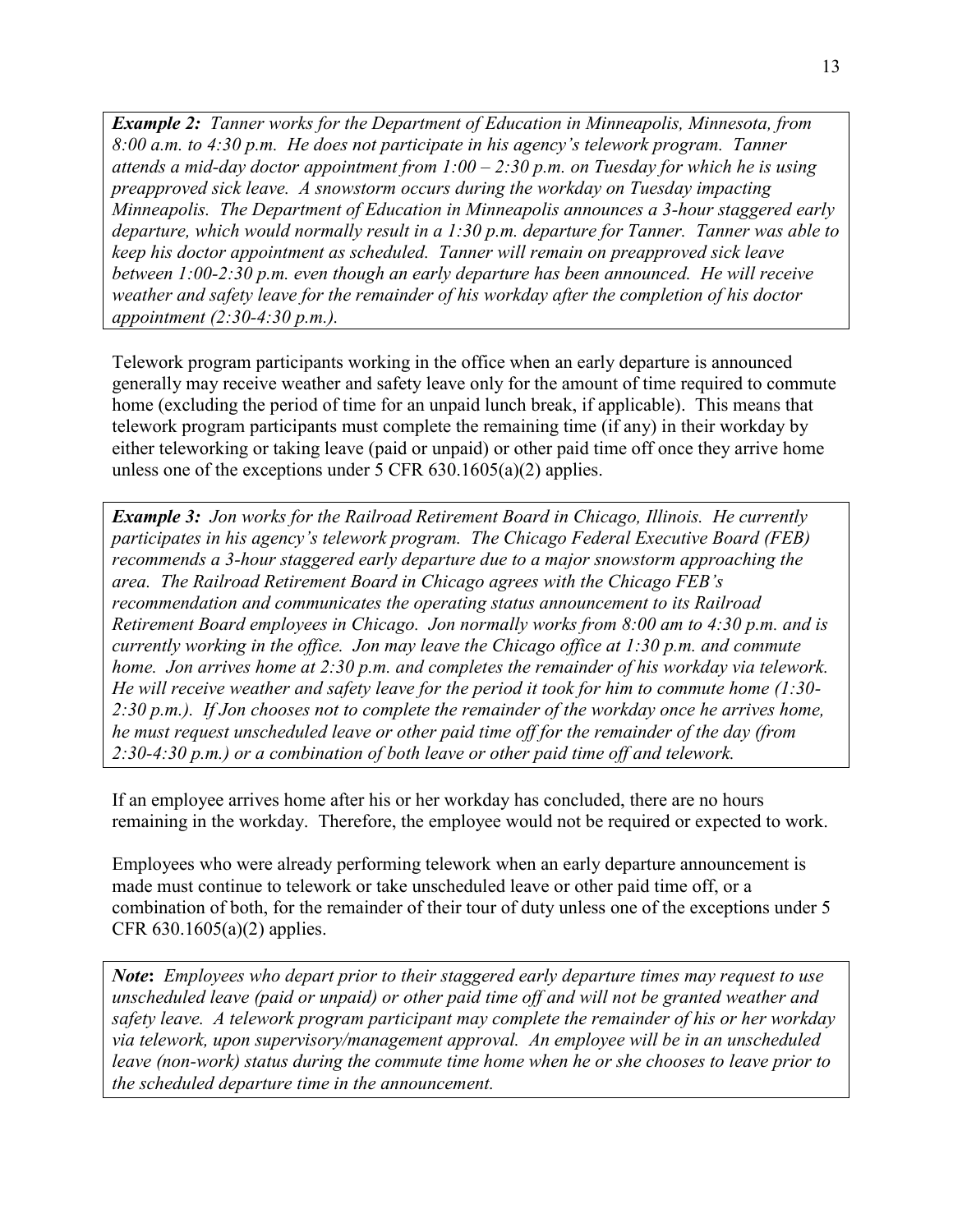#### **OPTION 4b: EARLY DEPARTURE - XX HOUR(S) STAGGERED RELEASE – ALL EMPLOYEES MUST DEPART NO LATER THAN XX:XX**

Employees depart a set number of hours earlier than their normal departure time and will be granted weather and safety leave for the number of hours remaining in their workday (i.e., daily tour of duty established for purposes of charging leave), except as otherwise provided for telework program participants. All employees are required to depart the office by the final departure time at which point the office is closed.

Telework program participants working in the office when an early departure is announced may receive weather and safety leave only for the amount of time required to commute home (excluding the period of time for an unpaid lunch break, if applicable). This means that telework program participants must complete the remaining time in their workdays by either teleworking or taking other leave or paid time off once they arrive home unless one of the exceptions under 5 CFR 630.1605(a)(2) applies.

Employees who were already performing telework when an early departure announcement is made must continue to telework, take unscheduled leave or other paid time off, or a combination, for the remainder of their tour of duty unless one of the exceptions under 5 CFR 630.1605(a)(2) applies.

*Example: Ashley works for the Federal Aviation Administration in Cleveland, Ohio. She works from 9:30 a.m. to 6:00 p.m. and does not participate in her agency's telework program. A crippling ice storm is forecast to hit the Cleveland area with the major impact occurring after 3:00 p.m. The Cleveland FEB recommends a 3-hour staggered early departure with all employees departing no later than 2:30 p.m. The Federal Aviation Administration in Cleveland, Ohio, agrees with the Cleveland FEB's recommendation and communicates the operating status announcement to its Federal Aviation Administration employees in Cleveland. Ashley will depart at 2:30 p.m. as the final departure time occurs earlier than her staggered departure time (3:00 p.m.) would have. She will receive weather and safety leave for the remainder of her workday (3.5 hours) because she is not a telework program participant.* 

#### **OPTION 4c: IMMEDIATE EARLY DEPARTURE**

Employees working in the office must depart immediately and will receive weather and safety leave for the number of hours remaining in their workday, except as otherwise provided for telework program participants. Telework program participants working in the office may receive weather and safety leave only for the time it takes to commute home from the office (excluding the period of time for an unpaid lunch break, if applicable). This means that a telework program participant must complete the remaining time in the workday by either teleworking from home, requesting other leave or paid time off, or a combination of both. An employee already performing telework when an immediate departure announcement is made must continue to telework, request unscheduled leave or other paid time off, or a combination, for the remainder of his or her tour of duty and will not receive weather and safety leave unless one of the exceptions under 5 CFR 630.1605(a)(2) applies.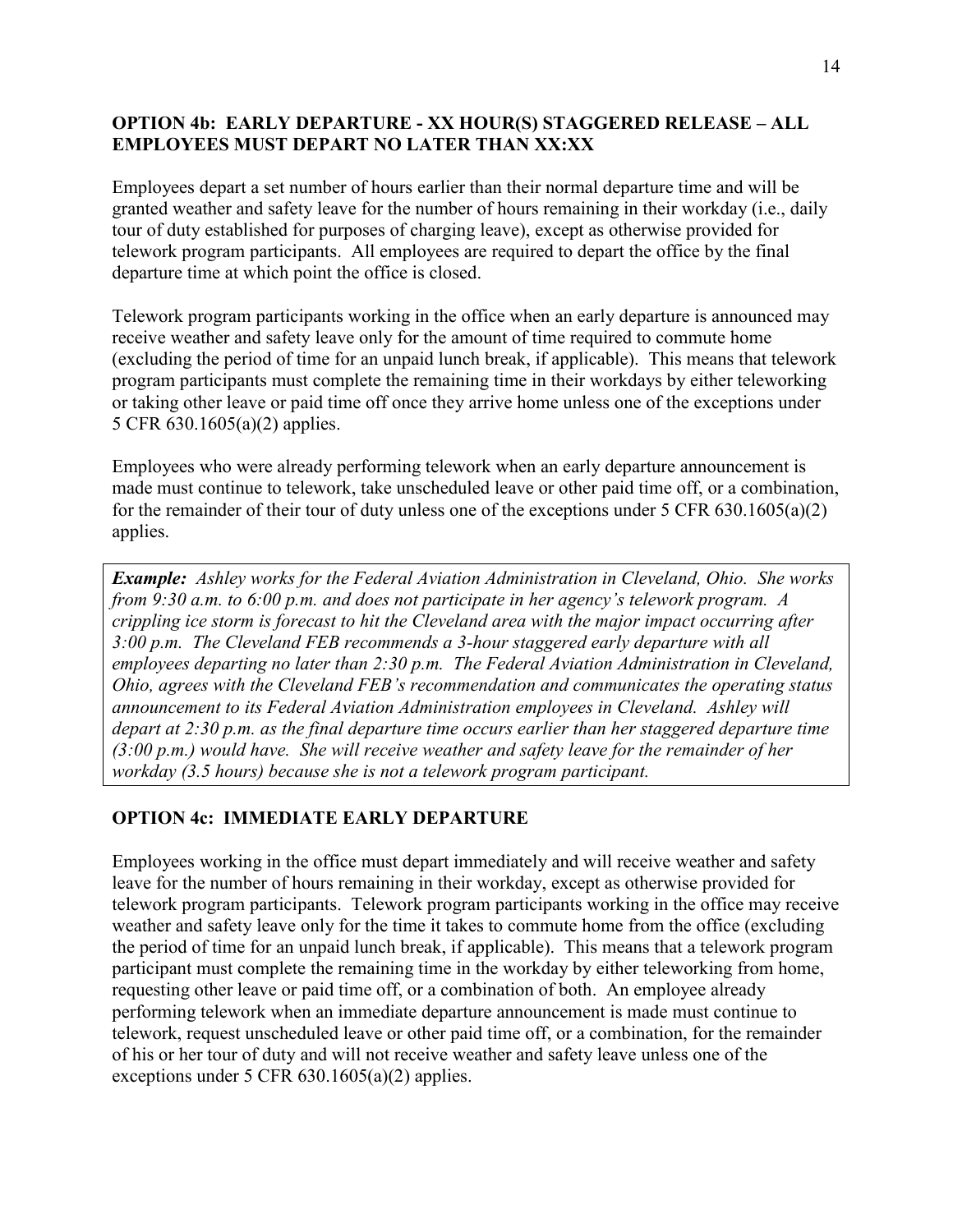*Example 1: An earthquake hits a Naval Base in San Diego, California, and the base commander believes it is necessary to close the building to check for structural damage. The base commander announces an immediate departure at 12:00 p.m. (noon) to ensure the safety of his workers. Jack typically works from 8:00 a.m. to 4:30 p.m. and participates in his agency's telework program. He leaves the base at 12:00 p.m. (before having his unpaid lunch period, which must be taken between 11:30 a.m. and 1:30 p.m. under agency rules) and arrives home at 12:30 p.m. Jack receives weather and safety leave for his 30-minute commute. He will complete the workday by taking his half-hour lunch period before 1:30 p.m. and by either teleworking or taking leave or other paid time off, or a combination of both, to cover the remainder of the workday.* 

A telework program participant may be provided weather and safety leave for the remainder of the workday if, in the agency's judgment, he or she could **not** have reasonably anticipated the severe weather or emergency and thus is not prepared to telework. (See 5 CFR  $630.1605(a)(2)(i)$ .

*Example 2: Linda works for the Internal Revenue Service in Indianapolis, Indiana, and is an agency telework program participant. A fire breaks out in her building during her lunch period while she is away from the office, and her agency announces an immediate departure for all employees working in the building. Linda is not permitted to reenter the building to retrieve her laptop, which is needed to telework for the remainder of her workday. Her agency determines that the facts warrant an allowed exception as she could not anticipate the fire. The agency provides Linda with weather and safety leave for the remainder of the workday under the 5 CFR 630.1605(a)(2)(i) exception.* 

#### <span id="page-19-0"></span>**5. OFFICE CLOSURE**

The office is closed for weather/safety reasons. In general, employees will be granted weather and safety leave for the number of hours they were scheduled to work unless they are (1) an emergency employee, (2) a telework program participant, (3) on official travel outside of the duty station, (4) on preapproved leave (paid or unpaid) or other time off, or (5) on an AWS day off or other non-workday.

#### *Exception for Weather and Safety Leave Telework Rule*

Under OPM's regulations, telework program participants do not receive weather and safety leave when a closure is announced. Instead, they must telework for the entire workday, take other leave (paid or unpaid) or other time off, or use a combination of telework and leave or other paid time off unless one of the regulatory exceptions discussed further in this section applies.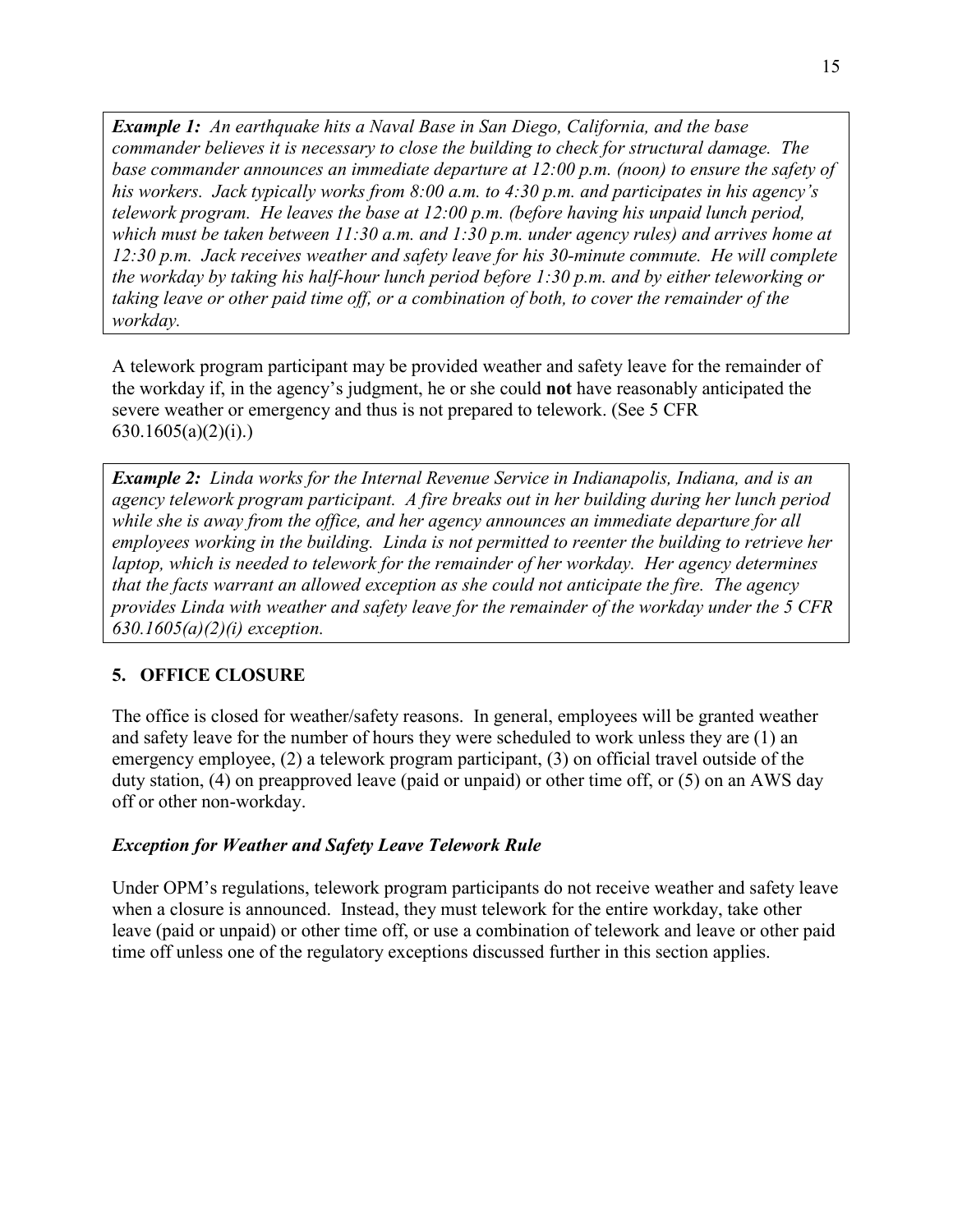*Example 1: No Weather and Safety Leave for Telework Program Participants: Bob works for the Department of Agriculture in Topeka, Kansas, and participates in his agency's telework program. His office is closed due to a major blizzard on a Monday. Bob has a current, signed telework agreement that permits him to work from home one day per week. The telework agreement does not have specific language addressing weather and safety leave during an office closure. Bob's home is not affected by the storm in a way that affects his ability to telework, and Bob has his equipment and work files. As required by the law and regulations governing weather and safety leave, Bob is not granted weather and safety leave, since he is not prevented from safely performing work at an approved location (i.e., Bob's home). Instead, Bob must either telework for his entire workday, request leave (paid or unpaid) or other paid time off, or use a combination of telework and leave or other paid time off.*

While the general rule prohibits weather and safety leave for telework program participants, OPM's regulations do allow for certain exceptions. A telework program participant may be provided weather and safety leave if, in the agency's judgment, he or she could **not** have reasonably anticipated the severe weather or emergency and thus is not prepared to telework. (See 5 CFR 630.1605(a)(2)(i).)

*Example 2: Exception to Weather and Safety – Telework Rule: Susan works for the Department of Homeland Security in North Carolina and participates in her agency's telework program. She has a current, signed telework agreement that permits her to work from home one day per week. When Susan teleworks, she must bring her work laptop from her office to her home. The weather forecast on a Friday calls for mild temperatures and light rain the following Monday. Susan doesn't plan to telework Monday, so she does not bring her laptop home. The weather forecast changes dramatically during the weekend and a large snowstorm hits the area. Susan's office is closed Monday and, under the general rule barring weather and safety leave during a closure for employees participating in a telework program, she normally would not receive weather and safety leave. However, her agency determines that the facts warrant an allowed exception as the agency policy does not require employees to bring home necessary work and equipment, such as their laptops, on a daily basis. Susan could not reasonably anticipate the snowstorm in order to prepare to telework by bringing her laptop home. The agency provides Susan with weather and safety leave for the day under the 5 CFR 630.1605(a)(2)(i) exception.* 

Additionally, 5 CFR 630.1605(a)(2)(ii) provides another exception that permits agencies to provide weather and safety leave to a telework program participant if the employee is prepared to work at the telework site but is prevented from safely working there due to the severe weather or emergency situation. Agencies may consider exercising their authority to grant weather and safety leave to teleworking employees on a case-by-case basis (e.g., for electricity/infrastructure/connectivity issues).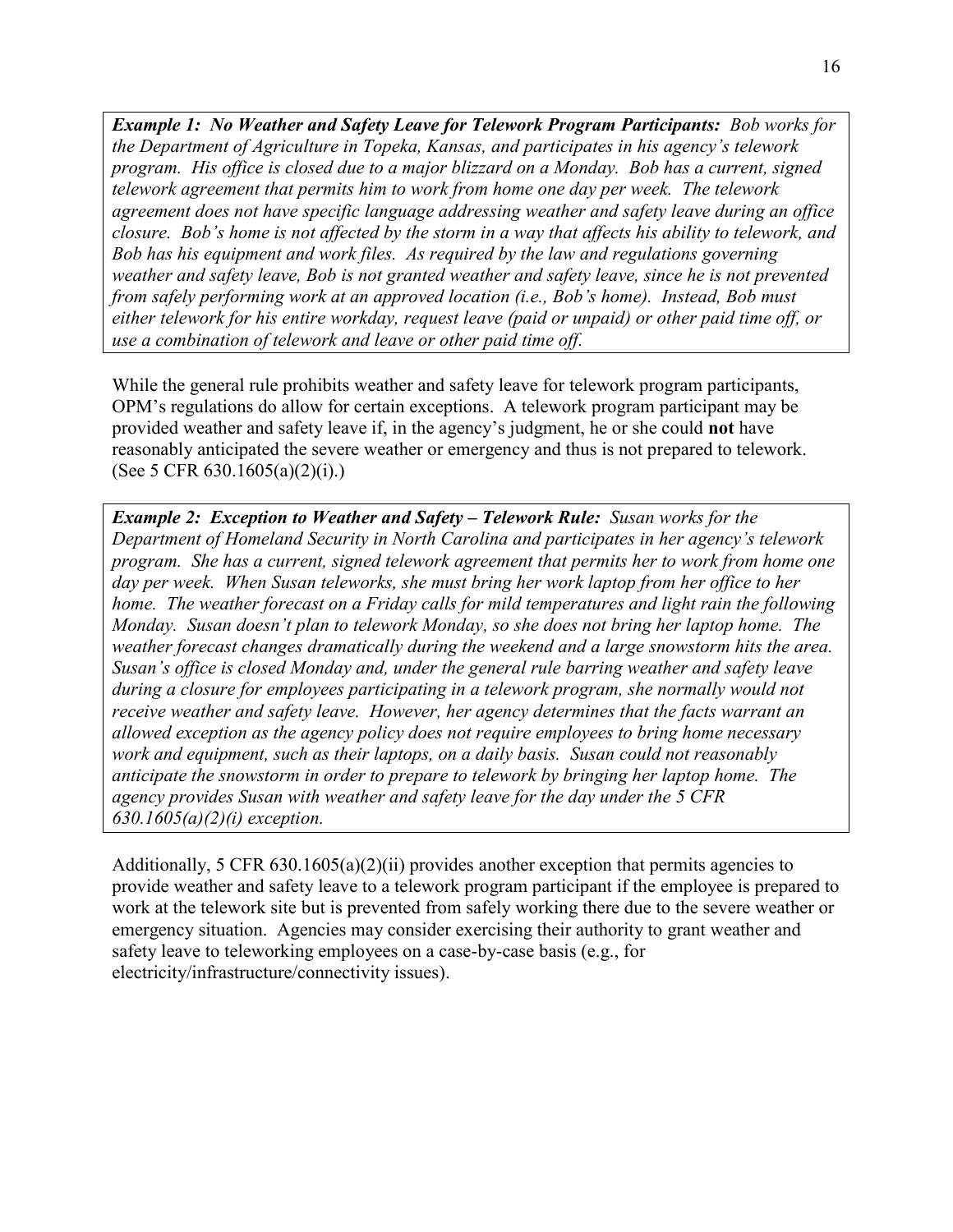*Example 3: Exception to Weather and Safety – Telework Rule: Ray works for the Department of the Interior in Maine and participates in his agency's telework program. He has a current, signed telework agreement that permits him to work from home two days per week. His office is closed due to a major blizzard on a Friday. Ray intends to telework from home and has all the necessary equipment and materials to perform work. Unfortunately, the high winds from the blizzard resulted in a power outage to his home, and Ray is unable to work at his telework site. Ray's agency determines that weather and safety leave would be appropriate under these circumstances since agency telework policies require electricity for a location to be an approved telework location.* 

An agency can choose not to provide weather and safety leave under the 5 CFR  $630.1605(a)(2)(i)$  and (ii) exceptions when severe weather can reasonably be predicted and an employee has not taken the necessary steps to prepare for teleworking.

*Example 4: Telework Exception Not Applicable: Weather forecasts have been widely calling for a major snow event to occur on a Wednesday in New York. Marci's agency has a policy that requires employees to be prepared to telework throughout the year by monitoring weather forecasts and bringing home computer equipment in response to any potential weather event. The snowstorm occurs Wednesday, closing the office. Marci is expected to telework but she cannot because she did not bring home her laptop and/or work assignments. Her agency chooses not to provide weather and safety leave to her because she failed to make the necessary preparations to telework. (See 5 CFR 630.1605(a)(3).) Marci must take leave (paid or unpaid) or other paid time off to account for her workday.* 

As explained in section I.D., an agency's telework policies regarding the performance of telework with children or other dependents in the home can affect whether weather and safety leave may be granted in a closure situation. See section I.D., including Examples 1 and 2.

#### <span id="page-21-0"></span>**6. SHELTER-IN-PLACE**

Shelter-in-place procedures are conducted when employees (and visitors) must remain in the office or take immediate shelter in a readily accessible interior location to protect themselves. A shelter-in-place may be activated for a variety of reasons, which could include severe weather (e.g., tornadoes) or danger from exposure to outside contaminants in the event of a release into the atmosphere of hazardous materials such as radiological, biological, or chemical contaminants. It is anticipated that a shelter-in-place announcement would be extremely rare and likely would be in effect for a relatively short period of time. This operating status announcement is not intended to supersede any agency-specific shelter-in-place plans or procedures, and agencies retain the authority to act on their own without a shelter-in-place operating status announcement, as circumstances dictate.

Employees should follow their agency's emergency procedures for shelter-in-place announcements. Employees should remain in their designated safe area until they are notified by agency officials that they may return to their offices or leave their worksites. During a shelterin-place emergency, employees may be restricted to their agency's premises for periods beyond their normal tour of duty because of events beyond the agency's control. Unless employees are required to perform work, they will not be entitled to any additional pay for this extended period.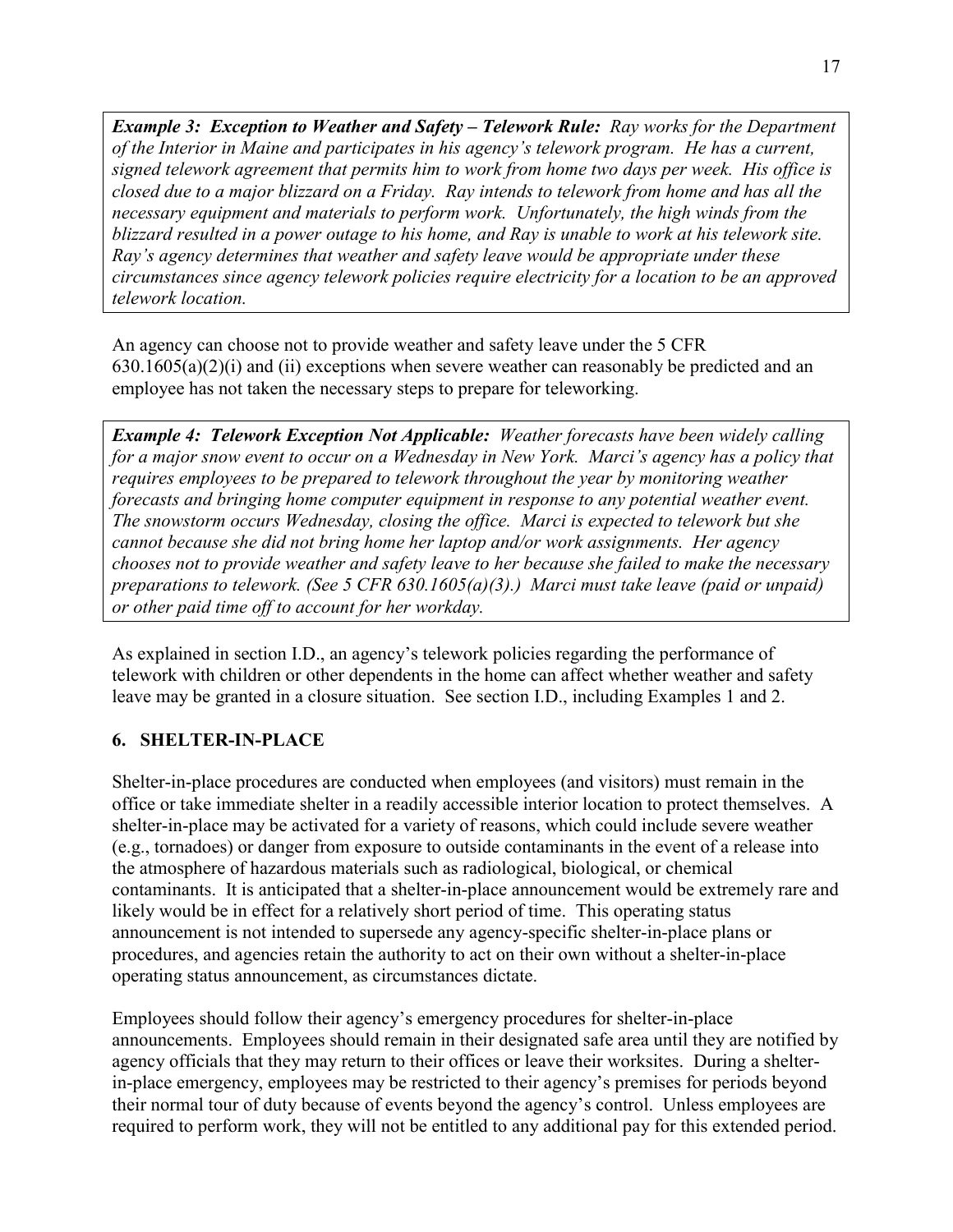The Comptroller General has ruled that periods of time during which an employee is required to remain at a work location are not considered compensable hours of work if the employee is detained for reasons that are not under the control of the agency or are not related to work requirements. (See Comptroller General opinion B-187181, October 17, 1977.)

Employees performing telework are expected to continue working during the shelter-in-place unless affected by the emergency or otherwise notified by their agencies.

#### <span id="page-22-0"></span>**B. Application to the Washington, DC, Area**

OPM will continue to provide the operating status for all Federal Executive agencies in the Washington, DC, area. The currently approved operating status announcements are listed in the Appendix and may also be found at [http://www.opm.gov/policy-data-oversight/snow-dismissal](http://www.opm.gov/policy-data-oversight/snow-dismissal-procedures/current-status)[procedures/current-status.](http://www.opm.gov/policy-data-oversight/snow-dismissal-procedures/current-status)

#### *Operating Status for the Washington, DC, Area*

OPM will continue to issue operating status announcements for employees in all Executive agencies with offices located **inside** the "Washington Capital Beltway" (the freeway that encircles the Nation's capital). In addition, some agencies may decide to apply the same announcement procedures to facilities located in the portions of the counties and jurisdictions that are **outside** of the Capital Beltway, but adjacent to the District of Columbia (i.e., portions of Montgomery and Prince George's Counties in Maryland; portions of Fairfax County (including the independent city of Fairfax surrounded by Fairfax County) and the independent city of Alexandria in Virginia). However, agencies may decide to develop separate plans for these facilities, since Federal offices in areas **outside** the Capital Beltway may be subject to different weather and traffic conditions than those inside the Beltway. In very rare circumstances, OPM may issue guidelines affecting agency facilities **outside** the Washington Capital Beltway.

*Note: OPM operating status announcements in the Washington, DC, area do not apply to employees of the legislative branch, judicial branch, U.S. Postal Service, the government of the District of Columbia, or private sector entities, including contractors. These entities may choose to implement and follow OPM's announcements, but are not required to do so.* 

#### *Importance of Following OPM Announcements for Washington, DC, Area Emergencies*

In order to enhance safety and productivity, it is essential that covered Federal agencies and employees follow OPM operating status announcements for area-wide emergencies or special events that create a disruption in the Washington, DC, metropolitan area. The operating status announcements apply to employees working in all Executive agencies with offices located inside the "Washington Capital Beltway." These policies are based on the principle that the Federal Government's vital business must be carried out without compromising the safety of our employees and the general public. In the event of area-wide work disruptions, agencies should avoid independent action because changes in the commuting hours of Federal employees can result in dramatic disruption of the highway and mass transit systems. Following OPM's announcements and policies will allow for coordination with municipal and regional officials,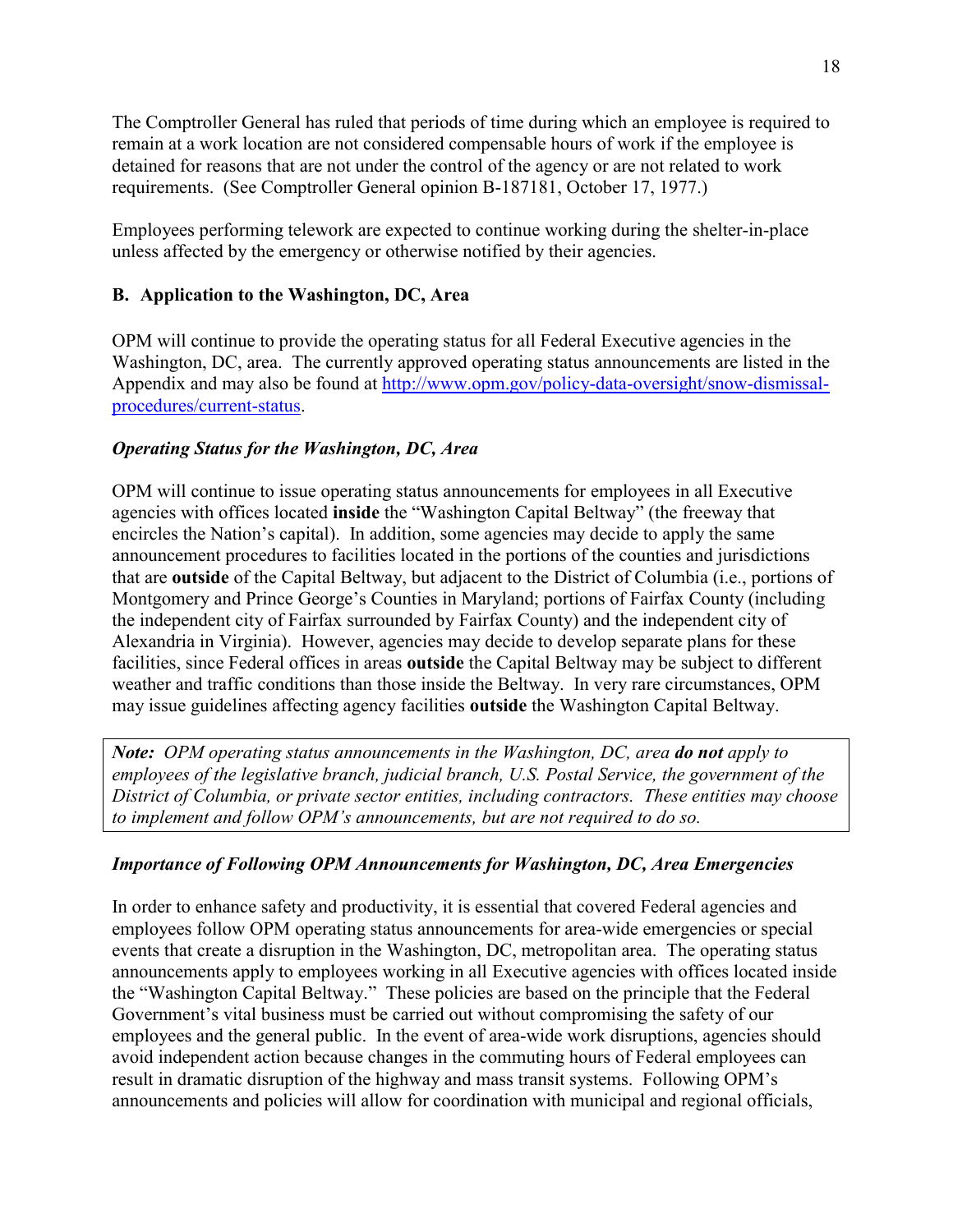and will reduce disruption of the highway and transit systems. This will both reduce traffic congestion and ensure that affected employees are treated as consistently as practicable.

#### *Agency-Specific Announcements*

For agency-specific emergencies, OPM continues to believe that each agency is in the best position to determine the appropriate course of action. For example, power outages, building fires, or localized flooding could affect one or several facilities without requiring all agencies to take action. Agencies have the authority to release employees and/or close individual facilities on a localized, building-by-building basis. Each agency should have a method for communicating and updating operating status announcements to employees as part of the agency's emergency procedures. This can include communications via email, phone, text messaging, or other electronic formats.

#### *Additional Operating Status Announcements for the Washington, DC, Area*

Over the years, the Washington, DC, area has experienced a wide variety of weather phenomena including historic amounts of snowfall, ice storms, earthquakes, and hurricanes. These events have shown us that no two emergencies are exactly alike. Therefore, as a general principle, agencies in the Washington, DC, area should be aware that OPM may need to issue a new or hybrid operating status announcement and should be prepared for OPM to do so at any time, depending on the particulars of the emergency, for the safety of employees, and the need for continuity of Government operations.OPM will always attempt to use the published operating status announcements found in the Appendix.

<span id="page-23-0"></span>*Note: Announcements on the status of Government operations in the Washington, DC, area will be available at [http://www.opm.gov/policy-data-oversight/snow-dismissal-procedures/current](http://www.opm.gov/policy-data-oversight/snow-dismissal-procedures/current-status)[status.](http://www.opm.gov/policy-data-oversight/snow-dismissal-procedures/current-status) Recorded messages on operating status in the Washington, DC, area also will be provided by OPM's Office of Communications on (202) 606-1900. Additionally, the OPM Alert mobile app allows employees to instantly view the current and active operating status for the Washington, DC, area and to sign up for optional push notifications when status changes occur. Please visit<http://www.opm.gov/policy-data-oversight/snow-dismissal-procedures/mobile-app> for more information.*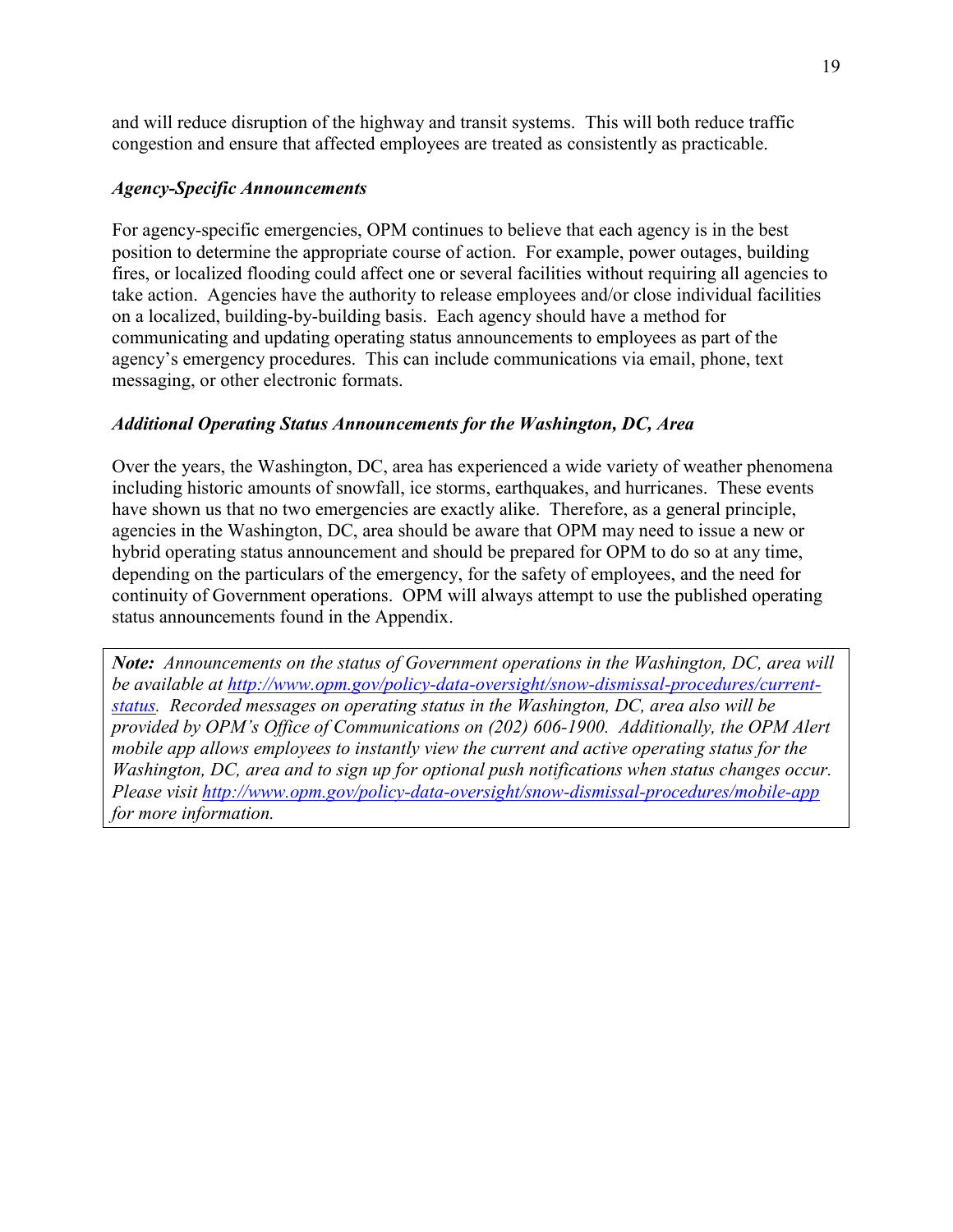# **III. Roles and Responsibilities**

The following section provides the roles and responsibilities for OPM, agencies, and employees during severe weather and emergency situations.

## <span id="page-24-0"></span>**A. OPM Responsibilities**

In addition to providing the Federal Government's operating status in the Washington, DC, area, OPM has the authority to issue regulations and guidance on weather and safety leave. The following specifies OPM's responsibilities both Governmentwide and in the Washington, DC, area.

## *OPM's Governmentwide responsibilities include*:

- *Issuance of regulations on weather and safety leave.* OPM issues regulations that provide agencies with the authority and regulatory requirements for granting employees this type of leave (previously granted as excused absence (administrative leave)).
- *Issuance of the Governmentwide Dismissal and Closure Procedures.* OPM issues the *Procedures* for departments and agencies to use when preparing for an emergency or significant weather event that creates a disruption or impacts one or more Federal worksites.

## *OPM's Washington, DC, Area responsibilities include*:

- *Coordination and consultation with regional officials*. OPM works directly with the Washington Metropolitan Council of Governments, including the DC government, municipal and regional officials, along with the Washington Metropolitan Area Transit Authority and other regional transportation officials regarding how to respond to severe weather, emergency situations, and other special events that cause disruptions in the Washington, DC, area. Please view our YouTube post at<https://www.youtube.com/watch?v=rsiaC8MRF9g> for more information.
- *Communication of any change to the operating status.* OPM communicates the Director's final decision on the Federal Government's operating status in the Washington, DC, area through media outlets, social media, the OPM website, and the OPM Alert mobile app to reach its customers—e.g., Chief Human Capital Officers, agencies, employees, and others interested in following OPM's operating status announcements (e.g., private sector companies).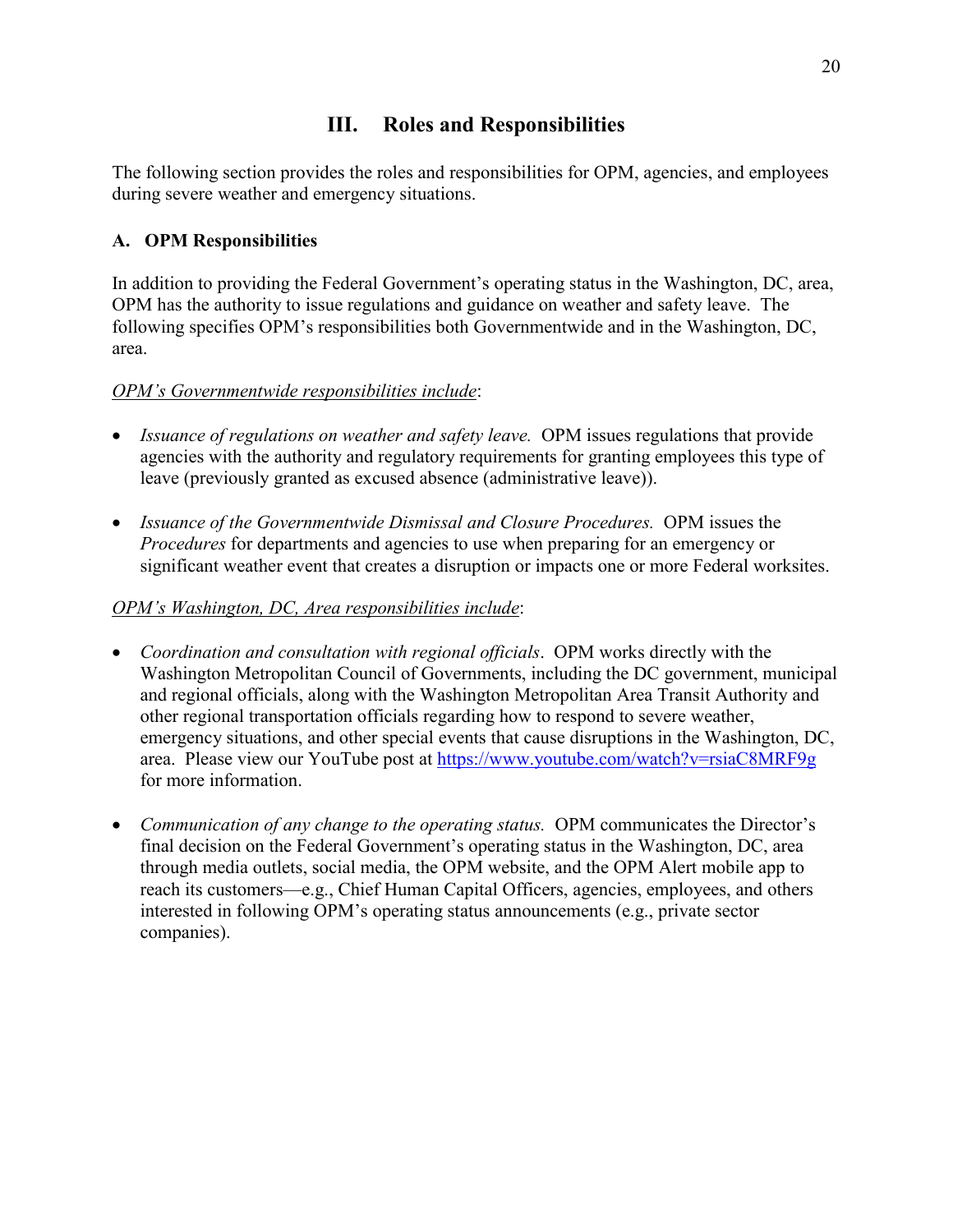#### <span id="page-25-0"></span>**B. Agency Responsibilities**

Agencies must establish policies and procedures to be consistent with OPM's weather and safety leave regulations and the *Procedures*.

#### *Agency responsibilities include:*

- *Issuance of operating status announcements.* Outside of the Washington, DC, area, agencies are responsible for issuing operating status announcements, as necessary. Those announcements should use the terminology set forth in this Governmentwide guidance. In the event of atypical circumstances, agencies may issue a new or hybrid operating status announcement to fit the particular situation, with full consideration of the objectives of keeping employees safe and fostering continuity of Government operations. Agencies should always attempt to use OPM's published operating status announcements.
- *Communication of expectations*. Operating status announcements are only effective if each employee understands what the announcement means and how to react. Employees must understand which human resources flexibilities are available to them during specific agency operating procedures, such as unscheduled telework, unscheduled leave, etc. In an emergency situation, timing is crucial.
- *Review and revision of telework agreements*. Agencies should adjust telework agreements to reflect the new weather and safety leave law, regulations, and these *Procedures* and, where applicable, collective bargaining agreements. It is important to note that agencies cannot provide weather and safety leave to telework program participants who are not prevented from working safely at an approved telework site during severe weather or other emergency situations. Generally, a telework participant will be expected to telework when Federal offices are impacted by severe weather or an emergency situation.
- *Designation of emergency employees*. At least annually, agencies should identify emergency employees (which may include Continuity of Operations [COOP] employees) and notify them in writing. The written notice should include the requirement that emergency employees report for work or remain at work (or work at home or report to an alternative worksite) when Government operations are disrupted. The notice should also include an explanation that announcements of unscheduled leave/unscheduled telework, delayed arrival, early or immediate departure, or Federal office closure do not apply to them unless they are instructed otherwise. Agencies must notify employees that, if they are required to report for work and fail to do so, they may be charged absence without leave (AWOL) for the period not worked and may potentially be disciplined for AWOL upon further determination by the agency. In unique situations, an agency may determine that circumstances justify providing emergency employees with weather and safety leave. Telework agreements should include standard provisions addressing employees who are emergency workers, including the requirement for emergency workers to report to work or to an approved alternative site when Government operations are disrupted.
- *Establishment of internal agency policies on requesting workplace flexibilities*. Agencies should develop explicit procedures in advance detailing the workplace flexibilities that employees may use during emergencies. The procedures should specify how employees are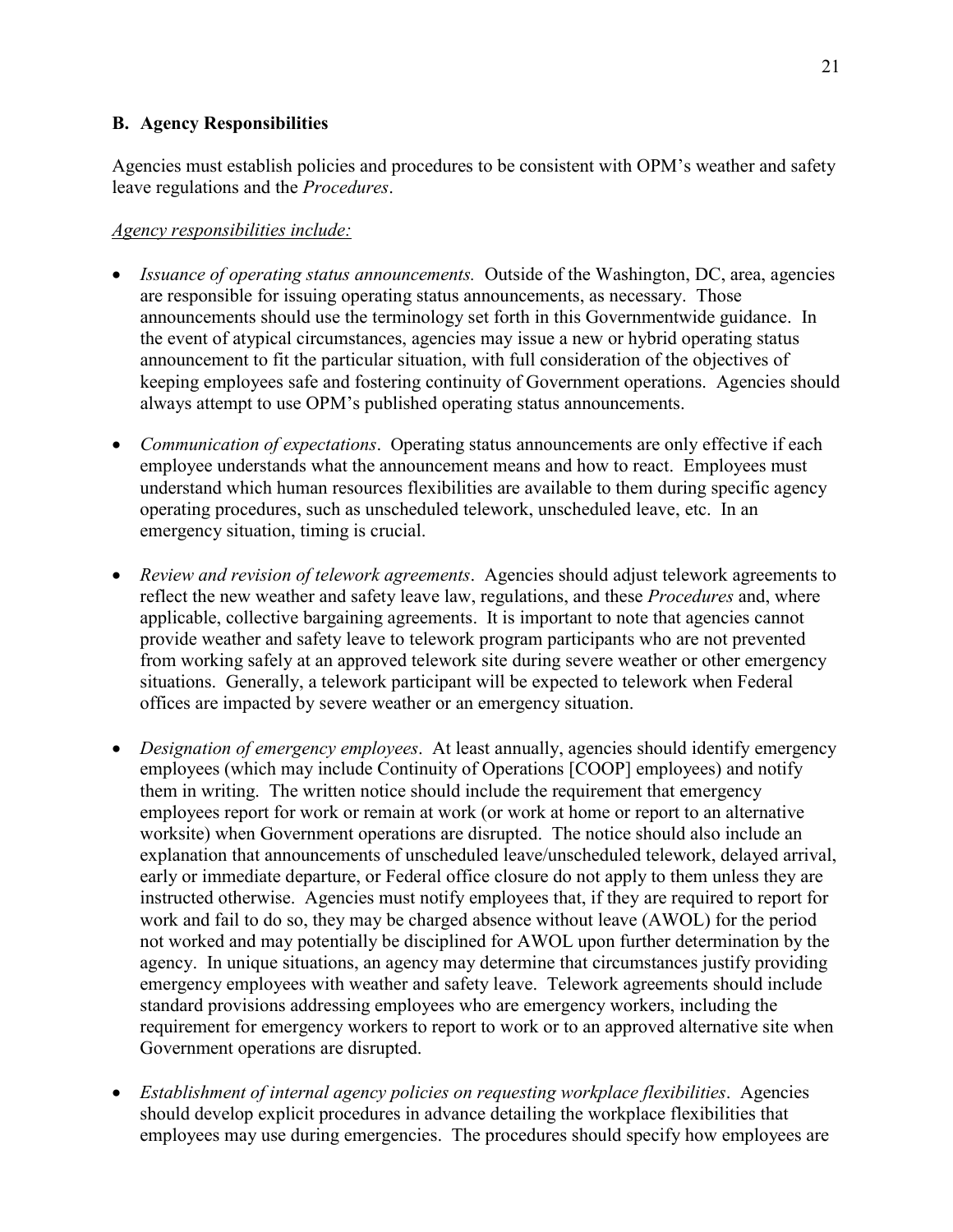to notify their supervisor promptly of their intent to use unscheduled leave or perform unscheduled telework prior to the start of the workday or as soon as practicable. Agencies should also develop similar procedures for employees to request unscheduled leave when announcing an early departure with either a staggered or final departure time or an immediate departure after the workday has already begun. Agencies must establish internal policies for employees regarding the use of unscheduled leave and flexible work schedules. This includes explicit policies on (1) the use of leave without pay, (2) the appropriateness of allowing an employee to change an FWS day off (see section I.I), and (3) the flexibility to rearrange starting and stopping times under a flexible work schedule—when an operating status announcement is made that allows for these workplace flexibilities to be used. Agencies should consult OPM's *Handbook on Alternative Work Schedules* to determine the "normal arrival and departure times" of employees on flexible schedules. The handbook is available on OPM's website at [http://www.opm.gov/policy-data-oversight/pay](http://www.opm.gov/policy-data-oversight/pay-leave/reference-materials/handbooks/alternative-work-schedules)[leave/reference-materials/handbooks/alternative-work-schedules.](http://www.opm.gov/policy-data-oversight/pay-leave/reference-materials/handbooks/alternative-work-schedules)

- *Establishment of internal agency policies on shelter-in-place*. Agencies should have shelterin-place plans developed to use during certain emergencies. These plans should be communicated clearly to their employees and tested periodically.
- *Tracking of weather and safety leave and telework*. Agencies must develop systems to accurately track the number of hours that an employee teleworks and/or is provided weather and safety leave.

## <span id="page-26-0"></span>**C. Employee Responsibilities**

During an emergency situation or severe weather, employees will have to decide on a course of action based upon the workplace flexibilities provided under the operating status announcement made for the affected workday contained within the *Procedures*.

#### *Employee responsibilities include:*

- Familiarization with operating status announcements. Employees should review the various operating status announcements that are utilized and discuss with their immediate supervisor or manager, if necessary.
- *Preparation and planning.* Employees should be prepared and plan ahead when conditions indicate severe weather is possible. For employees participating in a telework program, this includes taking any necessary equipment, such as laptops, home prior to a forecasted weather event.
- *Notification of supervisor/manager.* Employees must notify their immediate supervisor/manager of their status for the workday when an operating status announcement is made.
- *Accurate reporting and accounting of work time.* Employees must accurately report and account for the number of hours in their scheduled workday, through telework, leave (paid or unpaid), or a combination of both.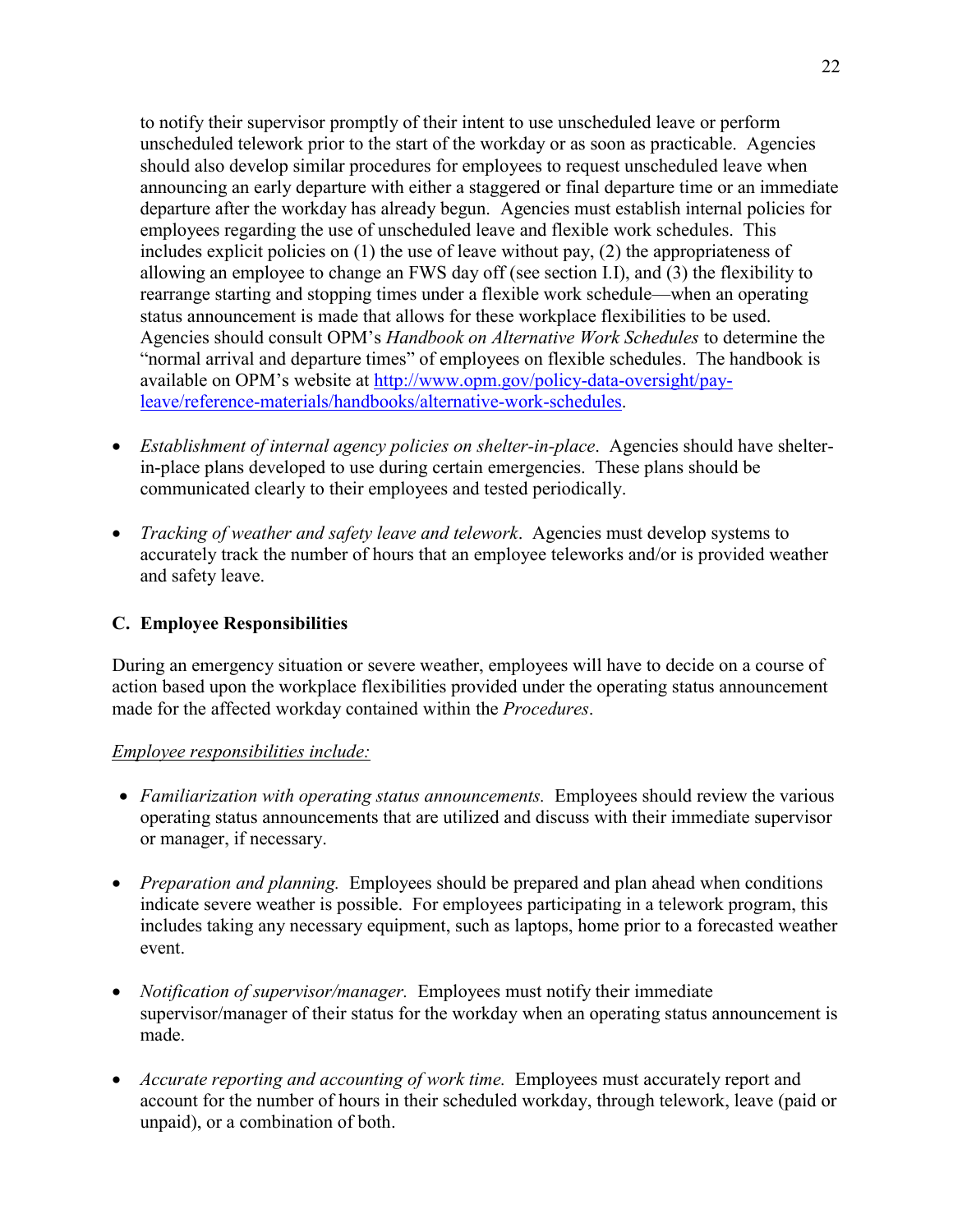# <span id="page-27-0"></span>**Appendix: Announcements on the Status of Federal Government Operations**

# **STATUS OF FEDERAL GOVERNMENT OPERATIONS**

The U.S. Office of Personnel Management (OPM) provides the following announcements which should be used Governmentwide to announce the operating status of an office, agency, or geographic area. In the case of announcements issued by OPM for offices located inside the "Washington Capital Beltway" area, all Federal Executive agencies are covered. For other announcements issued by agencies in other locations, responsible agency officials must identify the affected agency(ies) or office(s) and/or the affected geographic area. (See bracketed language regarding "specified Federal offices at specified locations.")

**Note:** As a general principle, agencies may issue a new or hybrid operating status announcement at any time, depending on the particulars of an emergency, for the safety of employees, and continuity of Government operations. Agencies should always attempt to use OPM's published operating status announcements.

| Announcement | <b>What Announcement Means</b>                                                                                                                                                                                |
|--------------|---------------------------------------------------------------------------------------------------------------------------------------------------------------------------------------------------------------|
| <b>OPEN</b>  | "The specified Federal offices at specified locations are<br><b>OPEN."</b><br>Employees are expected to report to their worksites or<br>begin telework on time. Normal operating procedures are<br>in effect. |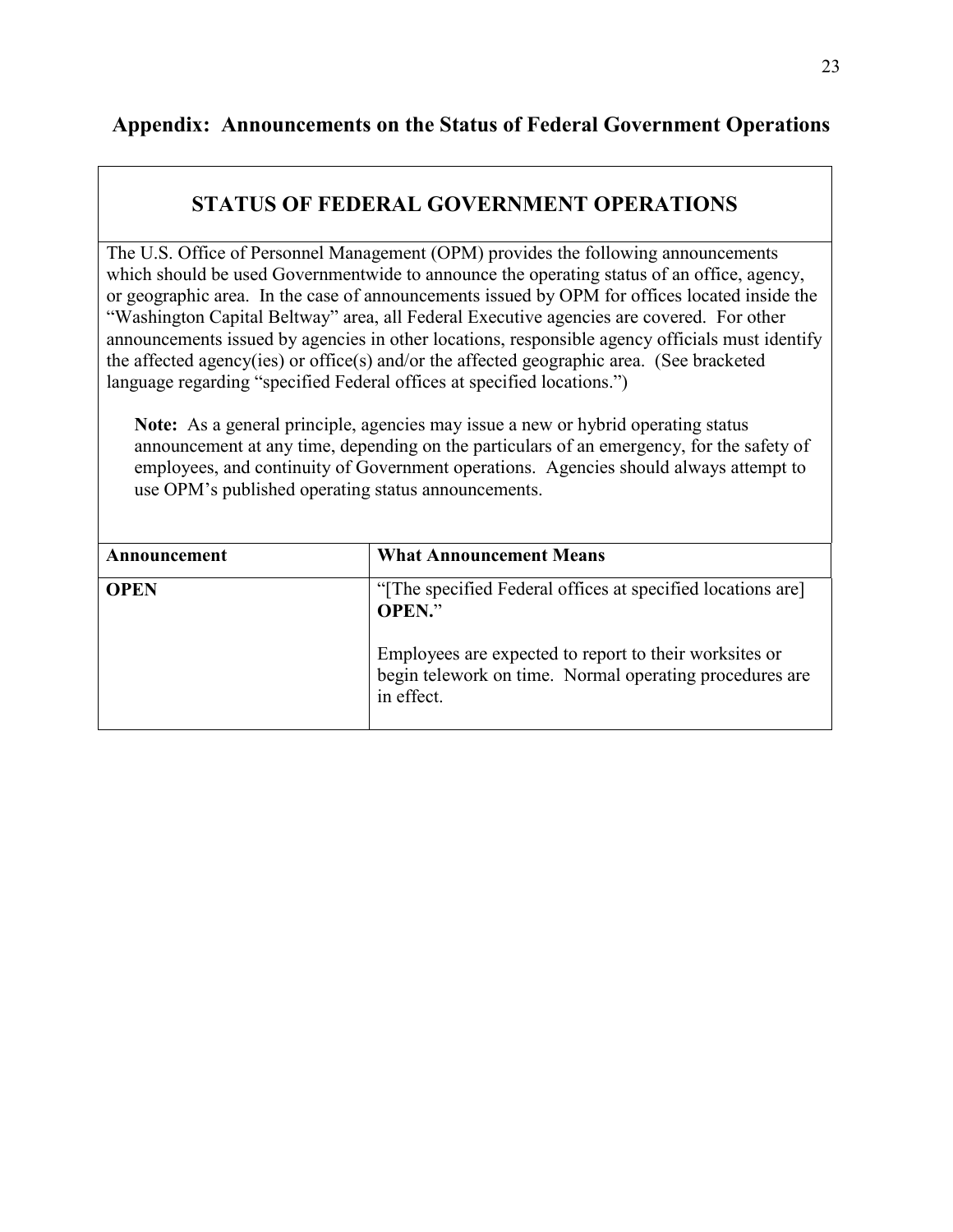| <b>OPEN WITH OPTION FOR</b> | "The specified Federal offices at specified locations are]     |
|-----------------------------|----------------------------------------------------------------|
| <b>UNSCHEDULED LEAVE</b>    | <b>OPEN</b> and employees have the <b>OPTION</b> for           |
| OR UNSCHEDULED              | <b>UNSCHEDULED LEAVE OR UNSCHEDULED</b>                        |
| <b>TELEWORK</b>             | <b>TELEWORK."</b>                                              |
|                             |                                                                |
|                             | <b>Non-Emergency Employees</b> must notify their supervisor of |
|                             | their intent to use unscheduled leave or unscheduled           |
|                             | telework. In accordance with their agency's policies and       |
|                             | procedures, subject to any applicable collective bargaining    |
|                             | requirements (as consistent with law), non-emergency           |
|                             | employees have the option to use:                              |
|                             | (1) earned annual leave, compensatory time off, credit hours,  |
|                             | or sick leave, as appropriate;                                 |
|                             | (2) leave without pay;                                         |
|                             |                                                                |
|                             | (3) their flexible work schedule day off or rearrange their    |
|                             | work hours under flexible work schedules; or                   |
|                             | (4) unscheduled telework.                                      |
|                             |                                                                |
|                             | <b>Emergency Employees</b> are expected to report to their     |
|                             | worksites on time unless otherwise directed by their           |
|                             | agencies.                                                      |
|                             |                                                                |
|                             |                                                                |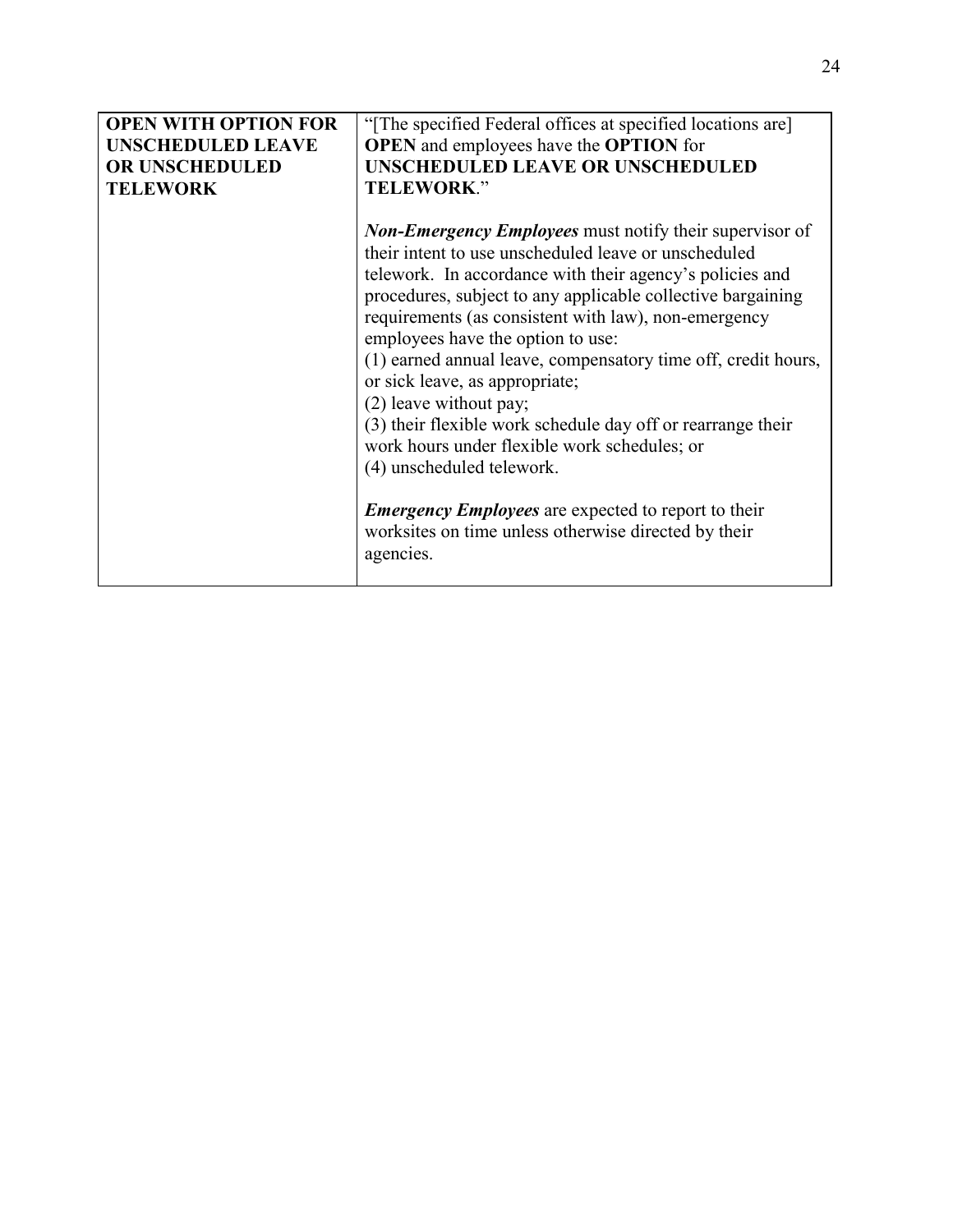#### **OPEN – XX HOUR(S) DELAYED ARRIVAL– WITH OPTION FOR UNSCHEDULED LEAVE OR UNSCHEDULED TELEWORK**

"[The specified Federal offices at specified locations are] **OPEN** under **XX HOUR(S) DELAYED ARRIVAL** and employees have the **OPTION FOR UNSCHEDULED LEAVE OR UNSCHEDULED TELEWORK.** Employees should plan to arrive for work no more than XX hour(s) later than they would be expected to arrive."

*Non-Emergency Employees* who report to the office will be granted weather and safety leave for up to XX hour(s) past their expected arrival time. In accordance with their agency's policies and procedures (including required notification of the employee's supervisor) and subject to any applicable collective bargaining requirements (as consistent with law), non-emergency employees have the option to use: (1) earned annual leave, compensatory time off, credit hours, or sick leave, as appropriate;

(2) leave without pay;

(3) their flexible work schedule day off or rearrange their work hours under flexible work schedules; or (4) unscheduled telework.

*Emergency Employees* are expected to report to their worksite on time unless otherwise directed by their agencies.

*Telework Employees* (i.e., employees who are participating in a telework program, including those who perform telework regularly and those who telework on an ad hoc basis) who choose not to report to the regular office must be prepared to telework, take unscheduled leave or other paid time off, or a combination—thereby accounting for the entire workday. In general, weather and safety leave is not available to telework employees who do not report to the regular office. Treatment of telework employees is subject to applicable law, regulations, agency policies and procedures, and any applicable collective bargaining requirements (as consistent with law).

*Leave***.** In general, an employee on preapproved leave (paid or unpaid) or other paid time off (e.g., compensatory time off, credit hours)—including an employee who requests unscheduled leave or other paid time off—should be charged leave or other paid time off and not receive weather and safety leave.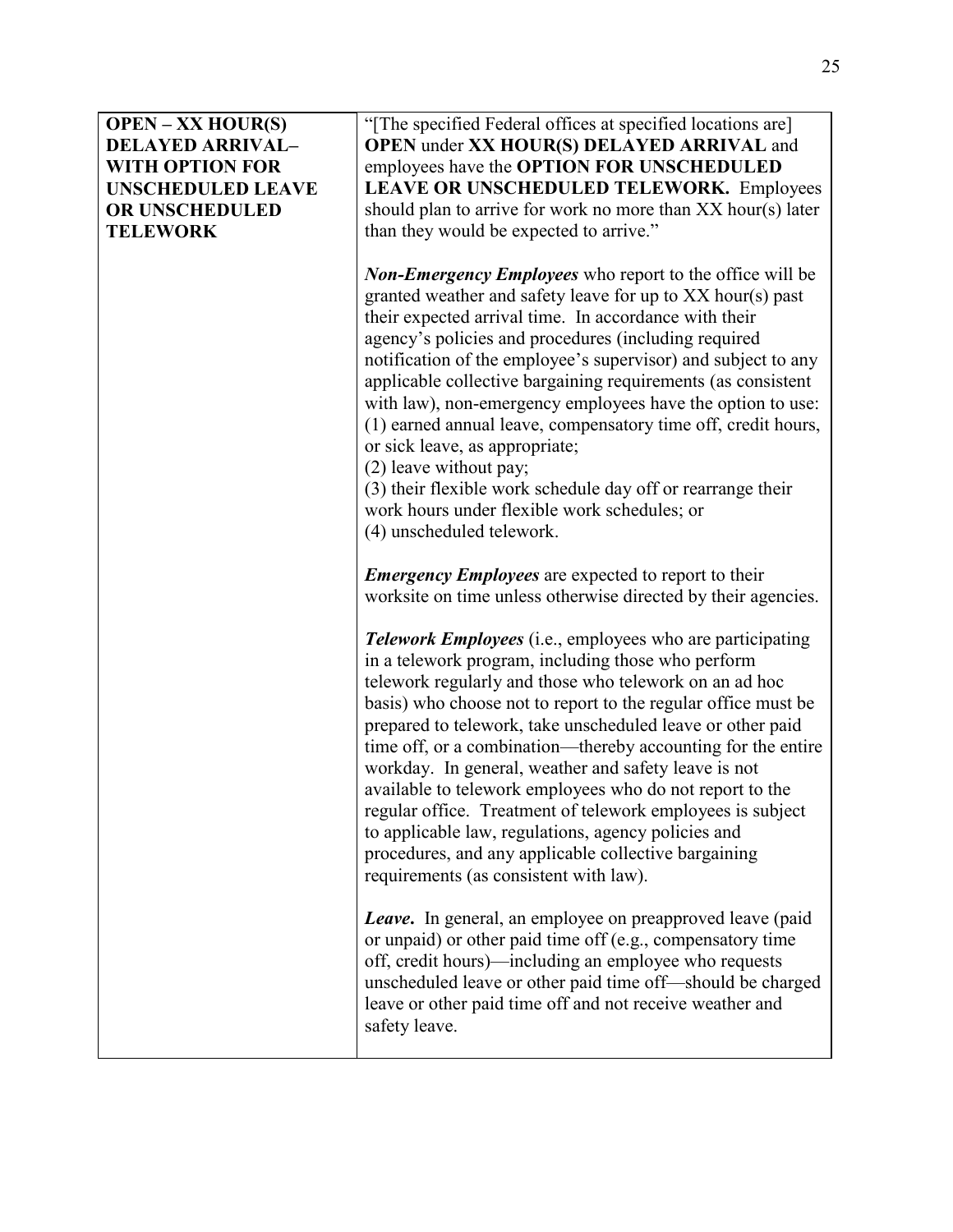**OPEN – DELAYED ARRIVAL –EMPLOYEES MUST REPORT TO THEIR OFFICE NO LATER THAN XX:XX – WITH OPTION FOR UNSCHEDULED LEAVE OR UNSCHEDULED TELEWORK** 

"[The specified Federal offices at specified locations are] **OPEN** under a **DELAYED ARRIVAL** where employees must **REPORT TO THEIR OFFICE NO LATER THAN XX:XX** and have the **OPTION FOR UNSCHEDULED LEAVE OR UNSCHEDULED TELEWORK**."

*Non-Emergency Employees* who report to the office will be granted weather and safety leave for the hours between the employee's typical arrival time and the reporting time specified in the announcement, except that such leave is reduced if the employee arrives at work before the announced reporting time. In accordance with their agency's policies and procedures (including required notification of the employee's supervisor) and subject to any applicable collective bargaining requirements (as consistent with law), non-emergency employees have the option to use: (1) earned annual leave, compensatory time off, credit hours, or sick leave, as appropriate;

(2) leave without pay;

(3) their flexible work schedule day off or rearrange their work hours under flexible work schedules; or (4) unscheduled telework.

*Emergency Employees* are expected to report to their worksite on time unless otherwise directed by their agencies.

*Telework Employees* (i.e., employees who are participating in a telework program, including those who perform telework regularly and those who telework on an ad hoc basis) who choose not to report to the regular office must be prepared to telework, take unscheduled leave or other paid time off, or a combination—thereby accounting for the entire workday. In general, weather and safety leave is not available to telework employees who do not report to the regular office. Treatment of telework employees is subject to applicable law, regulations, agency policies and procedures, and any applicable collective bargaining requirements (as consistent with law).

*Leave***.** In general, an employee on preapproved leave (paid or unpaid) or other paid time off (e.g., compensatory time off, credit hours)—including an employee who requested unscheduled leave or other paid time off—should be charged leave or other paid time off and not receive weather and safety leave.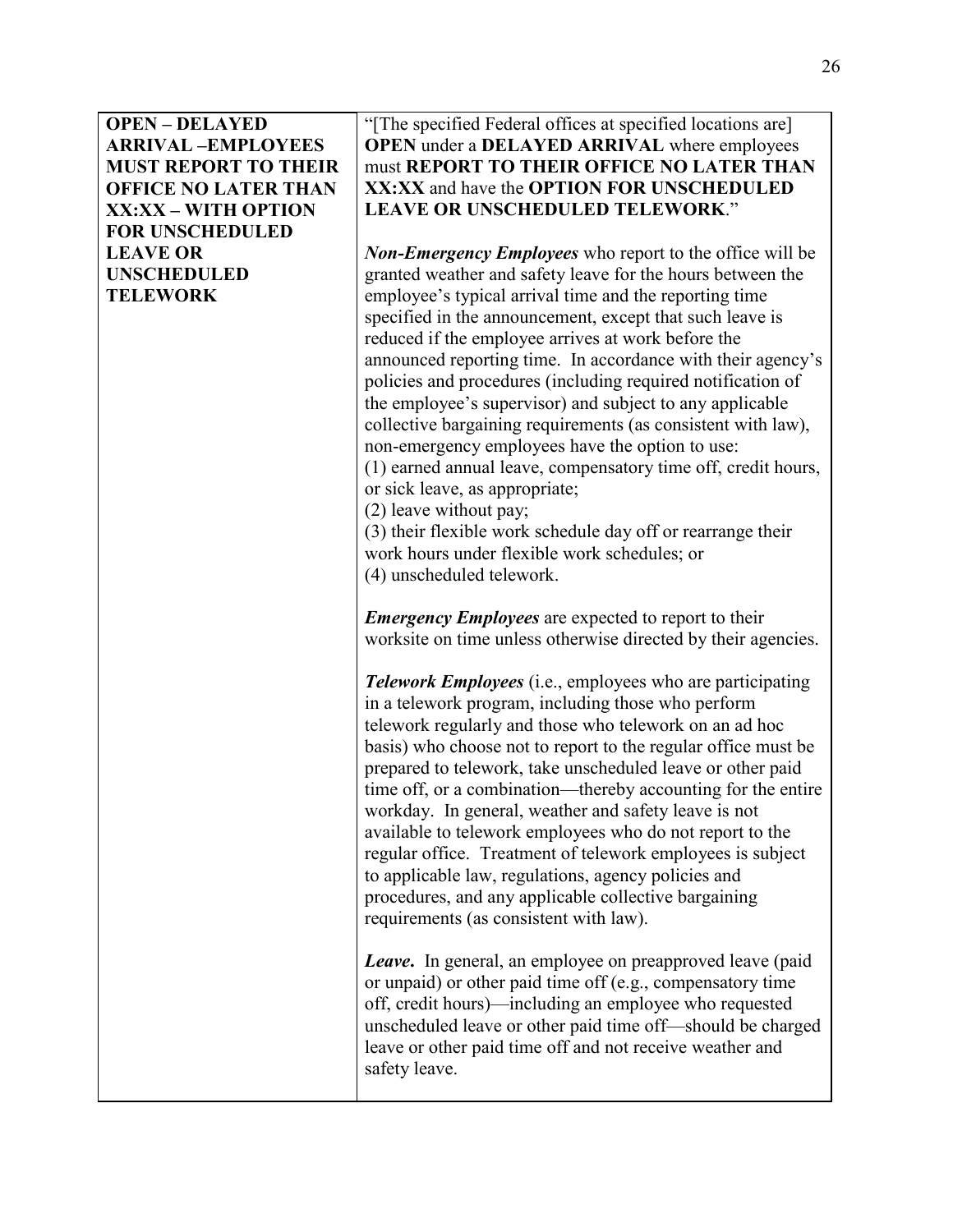| <b>EARLY DEPARTURE - XX</b><br><b>HOUR(S) STAGGERED</b><br><b>RELEASE</b> | "Employees of [specified Federal offices at specified<br>locations] are authorized for early departure. Employees<br>should depart XX HOUR(S) earlier than their normal<br>departure times and may request UNSCHEDULED<br>LEAVE to depart prior to their staggered departure times."                                                                                                                                                                                                                                                                                                                                                |
|---------------------------------------------------------------------------|-------------------------------------------------------------------------------------------------------------------------------------------------------------------------------------------------------------------------------------------------------------------------------------------------------------------------------------------------------------------------------------------------------------------------------------------------------------------------------------------------------------------------------------------------------------------------------------------------------------------------------------|
|                                                                           | <b>Non-emergency Employees at the Worksite:</b>                                                                                                                                                                                                                                                                                                                                                                                                                                                                                                                                                                                     |
|                                                                           | Weather and Safety Leave. Non-emergency employees who<br>are not telework program participants will be dismissed from<br>their office XX hour(s) early relative to their normal<br>departure times and will be granted weather and safety leave<br>for the number of hours remaining in their workday.                                                                                                                                                                                                                                                                                                                              |
|                                                                           | Telework Requirements. In general, non-emergency<br>employees who are telework program participants will receive<br>weather and safety leave only for the amount of time required<br>to commute home. Once these employees arrive at home, they<br>must complete any remaining portion of the workday by<br>teleworking, taking unscheduled leave (paid or unpaid) or<br>other paid time off, or a combination.                                                                                                                                                                                                                     |
|                                                                           | Departure Prior to Early Departure Time. Non-emergency<br>employees who depart prior to their staggered early departure<br>times may request to use unscheduled leave (paid or unpaid)<br>or other paid time off. Such employees will not be granted<br>weather and safety leave for any part of the workday. A<br>telework program participant who departs prior to the early<br>departure time generally must account for the remaining hours<br>in the tour of duty by teleworking, taking unscheduled leave<br>(paid or unpaid) or other paid time off, or a combination.                                                       |
|                                                                           | <b>Emergency Employees</b> are expected to remain at their worksite<br>unless otherwise directed by their agencies.                                                                                                                                                                                                                                                                                                                                                                                                                                                                                                                 |
|                                                                           | <b>Telework Employees</b> (i.e., employees who are participating in a<br>telework program, including those who perform telework<br>regularly and those who telework on an ad hoc basis) already<br>performing telework when an early departure is announced<br>generally may not receive weather and safety leave. They must<br>account for the entire workday by teleworking, taking unscheduled<br>leave (paid or unpaid) or other paid time off, or a combination, in<br>accordance with law, regulations, agency policies and procedures,<br>and any applicable collective bargaining requirements (as<br>consistent with law). |
|                                                                           | <b>Leave.</b> In general, an employee on preapproved leave (paid or<br>unpaid) or other paid time off—including an employee who has<br>requested unscheduled leave before an early departure is<br>announced—should continue to be charged leave or other paid<br>time off during the scheduled time and should not receive weather<br>and safety leave.                                                                                                                                                                                                                                                                            |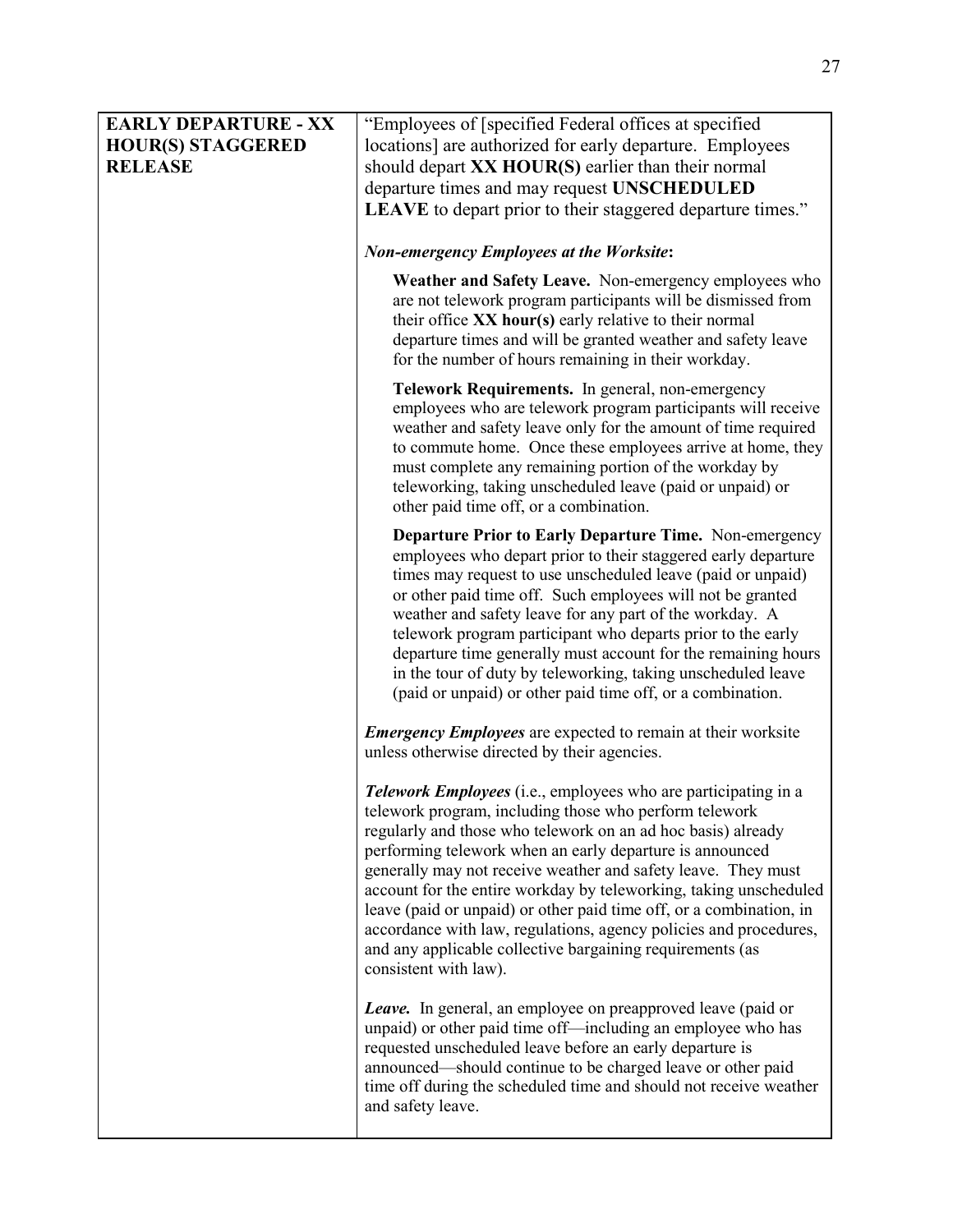#### **EARLY DEPARTURE - XX HOUR(S) STAGGERED RELEASE– ALL EMPLOYEES MUST DEPART NO LATER THAN XX:XX**

"Employees of [specified Federal offices at specified locations] are authorized for early departure. Employees should depart **XX HOUR(S)** earlier than their normal departure time and may request **UNSCHEDULED LEAVE** to depart prior to their staggered departure time. All employees **MUST DEPART** at no later than XX:XX at which time Federal offices are **CLOSED**."

#### *Non-emergency Employees at the Worksite***:**

**Weather and Safety Leave.** Non-emergency employees who are not telework program participants will be dismissed from their office **XX hour(s)** early relative to their normal departure time or at the final departure time (as applicable) and will be granted weather and safety leave for the number of hours remaining in their workday.

**Telework Requirements.** In general, non-emergency employees who are telework program participants will receive weather and safety leave only for the amount of time required to commute home. Once these employees arrive at home, they must complete any remaining portion of the workday by teleworking, taking unscheduled leave (paid or unpaid) or other paid time off, or a combination.

**Departure Prior to Early Departure Time***.* Non-emergency employees who depart prior to their staggered early departure time or the final departure time may request to use unscheduled leave (paid or unpaid) or other paid time off. Such employees will not be granted weather and safety leave for any part of the workday. A telework program participant who departs prior to the early departure time generally must account for the remaining hours in the tour of duty by teleworking, taking unscheduled leave (paid or unpaid) or other paid time off, or a combination.

*Emergency Employees* are expected to remain at their worksite unless otherwise directed by their agencies.

*Telework Employees* (i.e., employees who are participating in a telework program, including those who perform telework regularly and those who telework on an ad hoc basis) already performing telework when an early departure is announced generally may not receive weather and safety leave. They must account for the entire workday by teleworking, taking unscheduled leave (paid or unpaid) or other paid time off, or a combination, in accordance with law, regulations, agency policies and procedures, and any applicable collective bargaining requirements (as consistent with law).

*Leave.* In general, an employee on preapproved leave (paid or unpaid) or other paid time off—including an employee who has requested unscheduled leave before an early departure policy is announced—should continue to be charged leave or other paid time off during the scheduled time and should not receive weather and safety leave.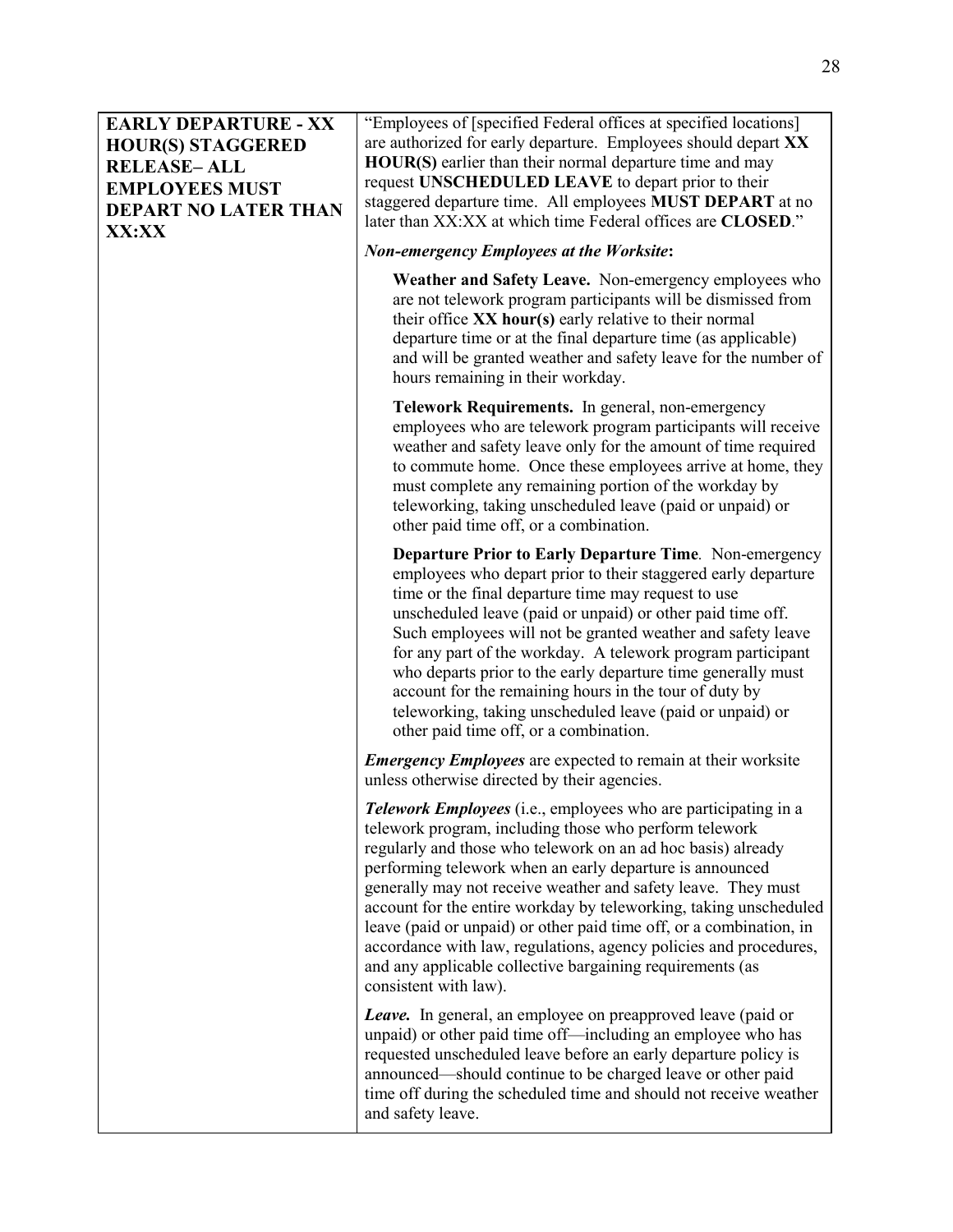| <b>IMMEDIATE EARLY</b><br><b>DEPARTURE</b> | "The specified Federal offices at specified locations] are<br><b>CLOSED</b> and on-site employees should depart<br><b>IMMEDIATELY."</b>                                                                                                                                                                                                                                                                                                                                                                                                                                                                                              |
|--------------------------------------------|--------------------------------------------------------------------------------------------------------------------------------------------------------------------------------------------------------------------------------------------------------------------------------------------------------------------------------------------------------------------------------------------------------------------------------------------------------------------------------------------------------------------------------------------------------------------------------------------------------------------------------------|
|                                            | <b>Non-emergency Employees at the Worksite:</b>                                                                                                                                                                                                                                                                                                                                                                                                                                                                                                                                                                                      |
|                                            | Weather and Safety Leave. Non-emergency employees who<br>are not telework program participants will be granted weather<br>and safety leave for the number of hours remaining in their<br>workday.                                                                                                                                                                                                                                                                                                                                                                                                                                    |
|                                            | Telework Requirement. In general, non-emergency employees<br>who are telework program participants will receive weather and<br>safety leave only for the amount of time required to commute<br>home. Once these employees arrive at home, they must<br>complete any remaining portion of the workday by teleworking,<br>taking unscheduled leave (paid or unpaid) or other paid time off,<br>or a combination.                                                                                                                                                                                                                       |
|                                            | Departure Prior to Immediate Departure Time. Non-<br>emergency employees who depart prior to the immediate<br>departure time may request to use unscheduled leave (paid or<br>unpaid) or other paid time off. Such employees will not be<br>granted weather and safety leave for any part of the workday. A<br>telework program participant who departs prior to the early<br>departure time generally must account for the remaining hours in<br>the tour of duty by teleworking, taking unscheduled leave (paid<br>or unpaid) or other paid time off, or a combination.                                                            |
|                                            | <b>Emergency Employees</b> are expected to remain at their worksite<br>unless otherwise directed by their agencies.                                                                                                                                                                                                                                                                                                                                                                                                                                                                                                                  |
|                                            | <b>Telework Employees</b> (i.e., employees who are participating in a<br>telework program, including those who perform telework regularly<br>and those who telework on an ad hoc basis) already performing<br>telework when an immediate departure is announced generally may<br>not receive weather and safety leave. They must account for the<br>entire workday by teleworking, taking unscheduled leave (paid or<br>unpaid) or other paid time off, or a combination, in accordance with<br>law, regulations, agency policies and procedures, and any applicable<br>collective bargaining requirements (as consistent with law). |
|                                            | Leave. In general, an employee on preapproved leave (paid or<br>unpaid) or other paid time off—including an employee who has<br>requested unscheduled leave before an immediate departure policy is<br>announced—should continue to be charged leave or other paid time<br>off during the scheduled time and should not receive weather and<br>safety leave.                                                                                                                                                                                                                                                                         |
|                                            |                                                                                                                                                                                                                                                                                                                                                                                                                                                                                                                                                                                                                                      |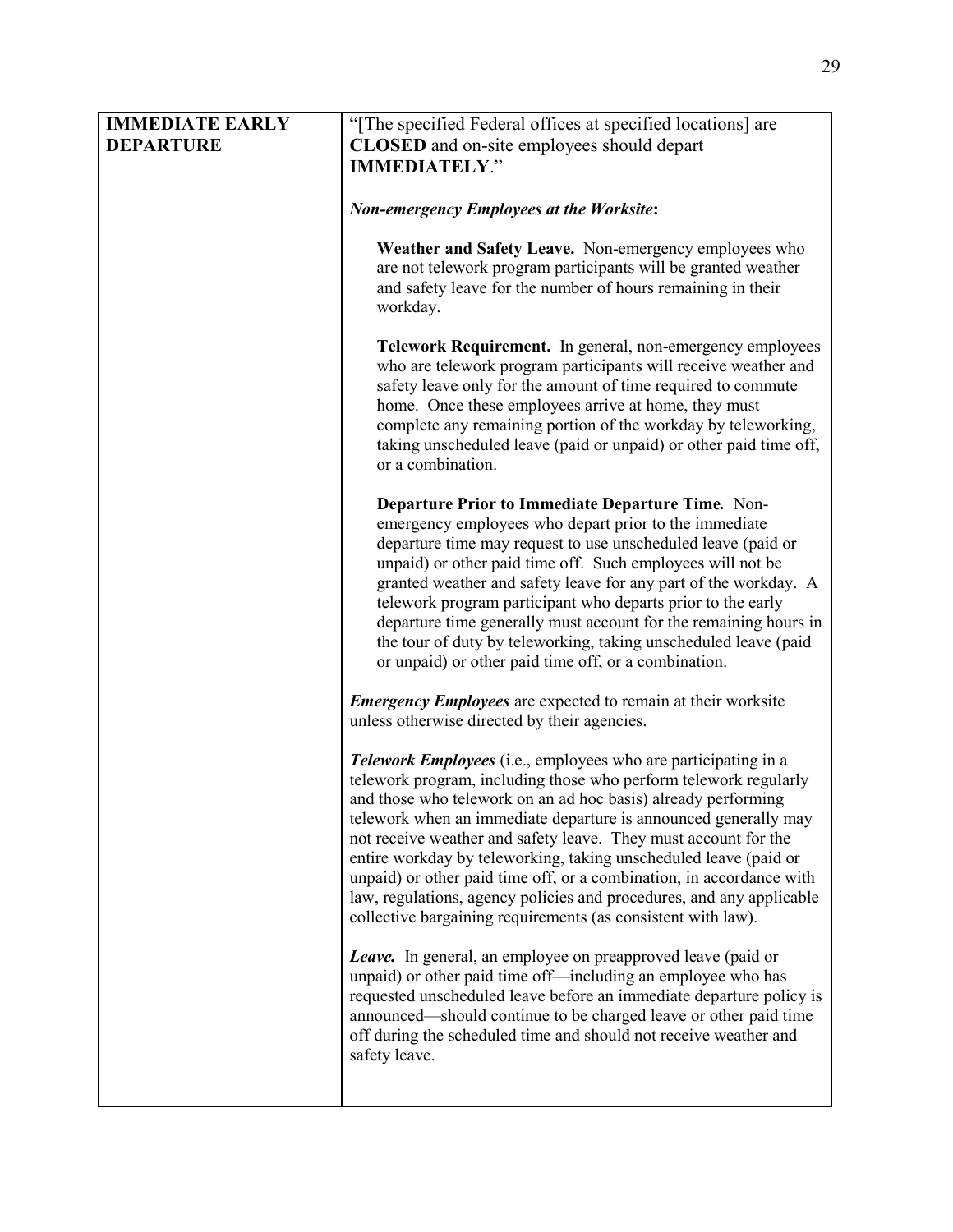| <b>OFFICE CLOSURE</b> | "The specified Federal offices at the specified locations are]                                                                                                                                                                                                                                                                                                                                                                                                                                                                                                                    |
|-----------------------|-----------------------------------------------------------------------------------------------------------------------------------------------------------------------------------------------------------------------------------------------------------------------------------------------------------------------------------------------------------------------------------------------------------------------------------------------------------------------------------------------------------------------------------------------------------------------------------|
|                       | <b>CLOSED</b> . Emergency employees and telework employees<br>continue to work."                                                                                                                                                                                                                                                                                                                                                                                                                                                                                                  |
|                       | <b>Non-emergency employees</b> generally will be granted weather<br>and safety leave for the number of hours they were scheduled<br>to work. However, weather and safety leave will not be<br>granted to employees who are:<br>emergency employees who are required to report for<br>duty;<br>telework program participants (with certain narrow<br>exceptions);<br>on official travel outside of the duty station;<br>$\bullet$<br>on preapproved leave (paid or unpaid) or other paid<br>time off; or<br>on an Alternative Work Schedule (AWS) day off or<br>other non-workday. |
|                       | <b>Emergency Employees</b> are expected to report to their worksite<br>unless otherwise directed by their agencies.                                                                                                                                                                                                                                                                                                                                                                                                                                                               |
|                       | <b>Telework Employees</b> (i.e., employees who are participating in<br>a telework program, including those who perform telework<br>regularly and those who telework on an ad hoc basis) generally<br>may not receive weather and safety leave. They must account<br>for the entire workday by teleworking, taking unscheduled<br>leave (paid or unpaid) or other paid time off, or a combination,<br>in accordance with law, regulations, agency policies and<br>procedures, and any applicable collective bargaining<br>requirements (as consistent with law).                   |
|                       | <b>Leave.</b> In general, an employee on preapproved leave (paid or<br>unpaid) or other paid time off should continue to be charged<br>leave or other paid time off and should not receive weather and<br>safety leave.                                                                                                                                                                                                                                                                                                                                                           |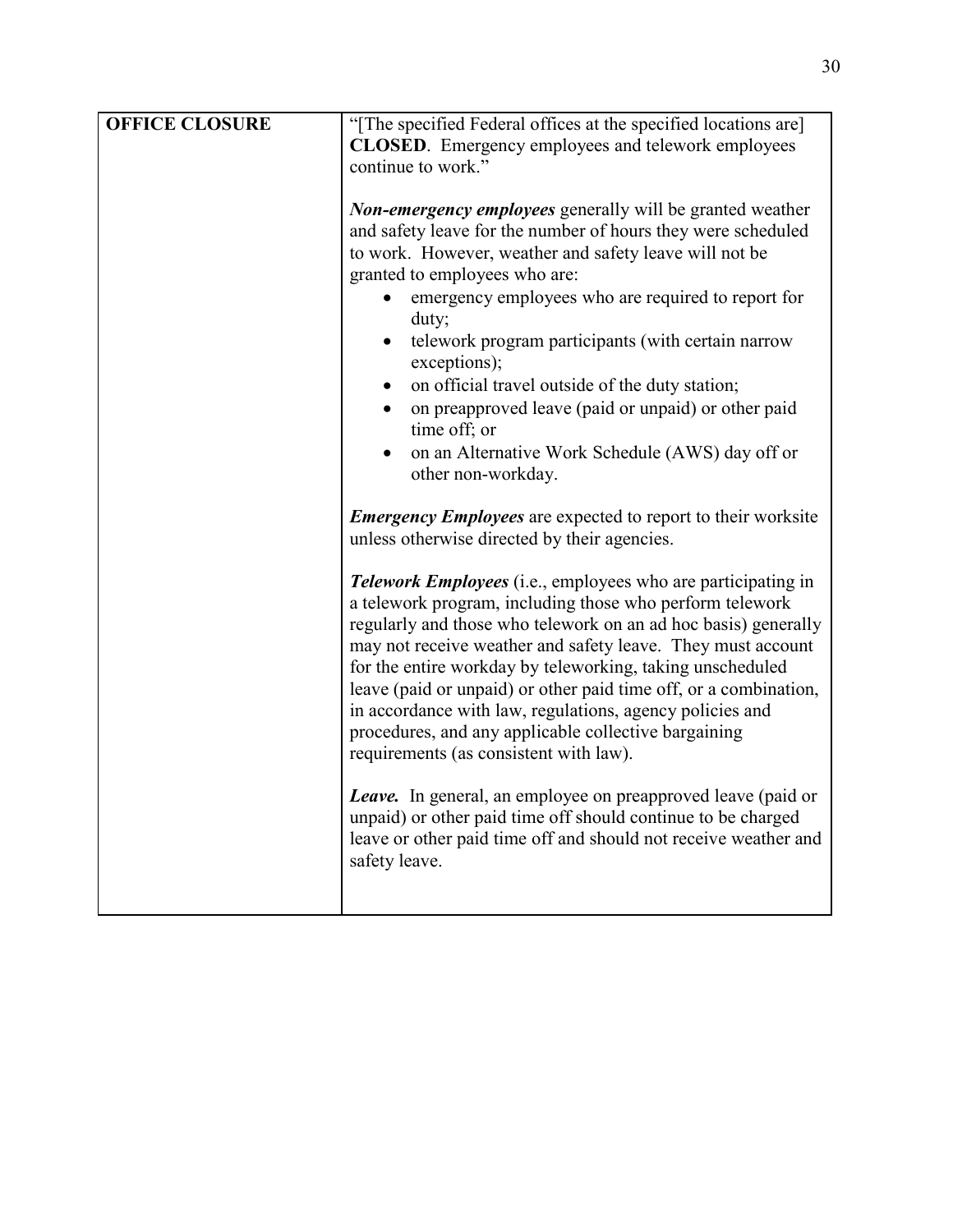| <b>SHELTER-IN-PLACE</b> | "The specified Federal offices at specified locations] are<br>under SHELTER-IN-PLACE procedures and are CLOSED<br><b>TO THE PUBLIC."</b>                                                                                                                                                                                                                                                                                                                                                                                                                           |
|-------------------------|--------------------------------------------------------------------------------------------------------------------------------------------------------------------------------------------------------------------------------------------------------------------------------------------------------------------------------------------------------------------------------------------------------------------------------------------------------------------------------------------------------------------------------------------------------------------|
|                         | <b>Employees Located at Agency Worksite. All employees</b><br>should follow their agency's emergency procedures for shelter-<br>in-place. Employees should remain in their designated safe<br>area until they are notified by agency officials that they may<br>return to the office or leave the worksite.<br><b>Telework Employees</b> performing telework (e.g., at home) are<br>expected to continue working when there is a shelter-in-place<br>incident at their regular office unless affected by the<br>emergency or otherwise notified by their agencies. |
|                         |                                                                                                                                                                                                                                                                                                                                                                                                                                                                                                                                                                    |